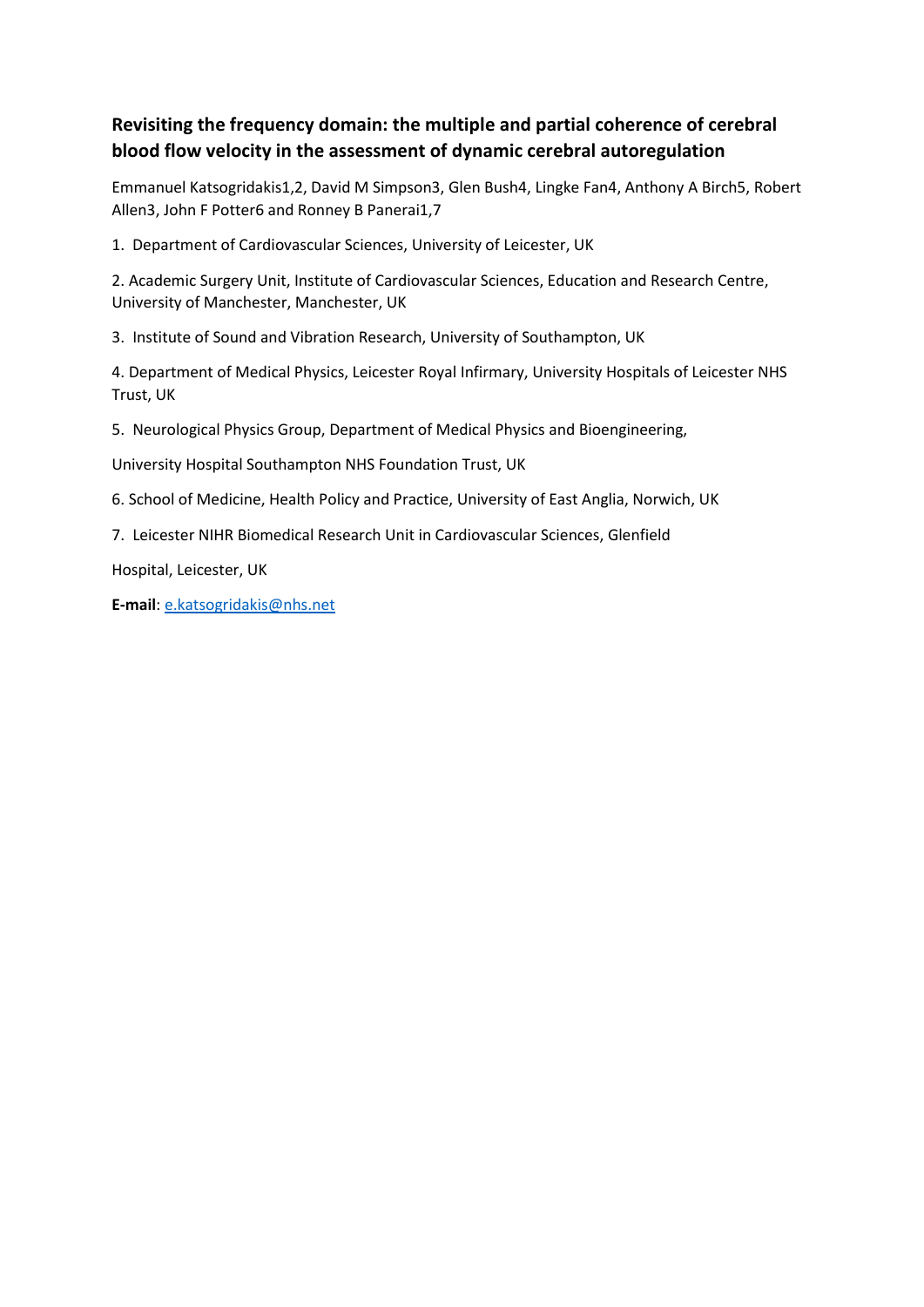### **Abstract**

Despite advances in modelling dynamic autoregulation, only part of the variability of cerebral blood flow velocity (CBFV) in the low frequency range has been explained. We investigate whether a multivariate representation can be used for this purpose. Pseudorandom sequences were used to inflate thigh cuffs and to administer 5% CO2. Multiple and partial coherence were estimated, using arterial blood pressure (ABP), end-tidal CO2 (EtCO2) and resistance area product as input and CBFV as output variables. The inclusion of second and third input variables increased the amount of CBFV variability that can be accounted for (p < 10−4 in both cases). Partial coherence estimates in the low frequency range (<0.07 Hz) were not influenced by the use of thigh cuffs, but CO2 administration had a statistically significant effect (p < 10−4 in all cases). We conclude that the inclusion of additional inputs of a priori known physiological significance can help account for a greater amount of CBFV variability and may represent a viable alternative to more conventional non-linear modelling. The results of partial coherence analysis suggest that dynamic autoregulation and CO2 reactivity are likely to be the result of different physiological mechanisms.

**Keywords**: pseudorandom binary sequences, thigh cuffs, end-tidal CO2, cerebral autoregulation

### **1. Introduction**

Cerebral blood flow (CBF) is controlled under physiological conditions by the interplay of homeostatic mechanisms that ensure it is adapted to the metabolic needs of the cerebral parenchyma without exposing the brain to excessive flow and potential vascular damage. Of these, dynamic cerebral autoregulation (dCA) and cerebrovascular reactivity (CVR) have been the focal points of most research into cerebral haemodynamics, following the relatively recent introduction of noninvasive modalities for the measurement of CBF velocity (CBFV) and arterial blood pressure (ABP) (Lassen 1959, Aaslid et al 1989, Panerai 1998, Aaslid et al 2007).

The excellent temporal resolution of these modalities has also allowed the implementation of sophisticated analytical techniques to elucidate the dynamics of CBF regulation which rely on different assumptions regarding the nature of the processes responsible for the control of CBF (Birch et al 1995, Panerai et al 1999b, 2000, Latka et al 2005, Mitsis et al 2006, Peng et al 2008, Mitsis et al 2009).

Transfer function analysis (TFA), has enjoyed the widest popularity due to its ease of implementation (Blaber et al 1997, Zhang et al 1998). As its use is only strongly justified in linear time invariant systems, univariate coherence has been used as a criterion for selecting the harmonics for which TFA is appropriate (Giller 1990, Zhang et al 1998).

An increasing body of studies have however questioned the validity of this practice, particularly as it was shown that univariate coherence assumes low values in the frequency range corresponding to what may be considered the operational range of dCA, a finding that has sparked considerable controversy in the literature (Panerai et al 2004, Payne et al 2005, Peng et al 2008).

If the influences of noise were to be ignored (Gommer et al 2010, Katsogridakis et al 2011), low coherence could be considered indicative of active cerebral autoregulation, which results in complex, active and non-linear responses of the cerebral vasculature and ultimately the uncoupling of ABP and CBFV. Low coherence could however also arise from the contribution of other physiological covariates that are not being accounted for, and which are typically lumped together with the 'noise'. To explore this, Panerai et al estimated multiple coherence, using a two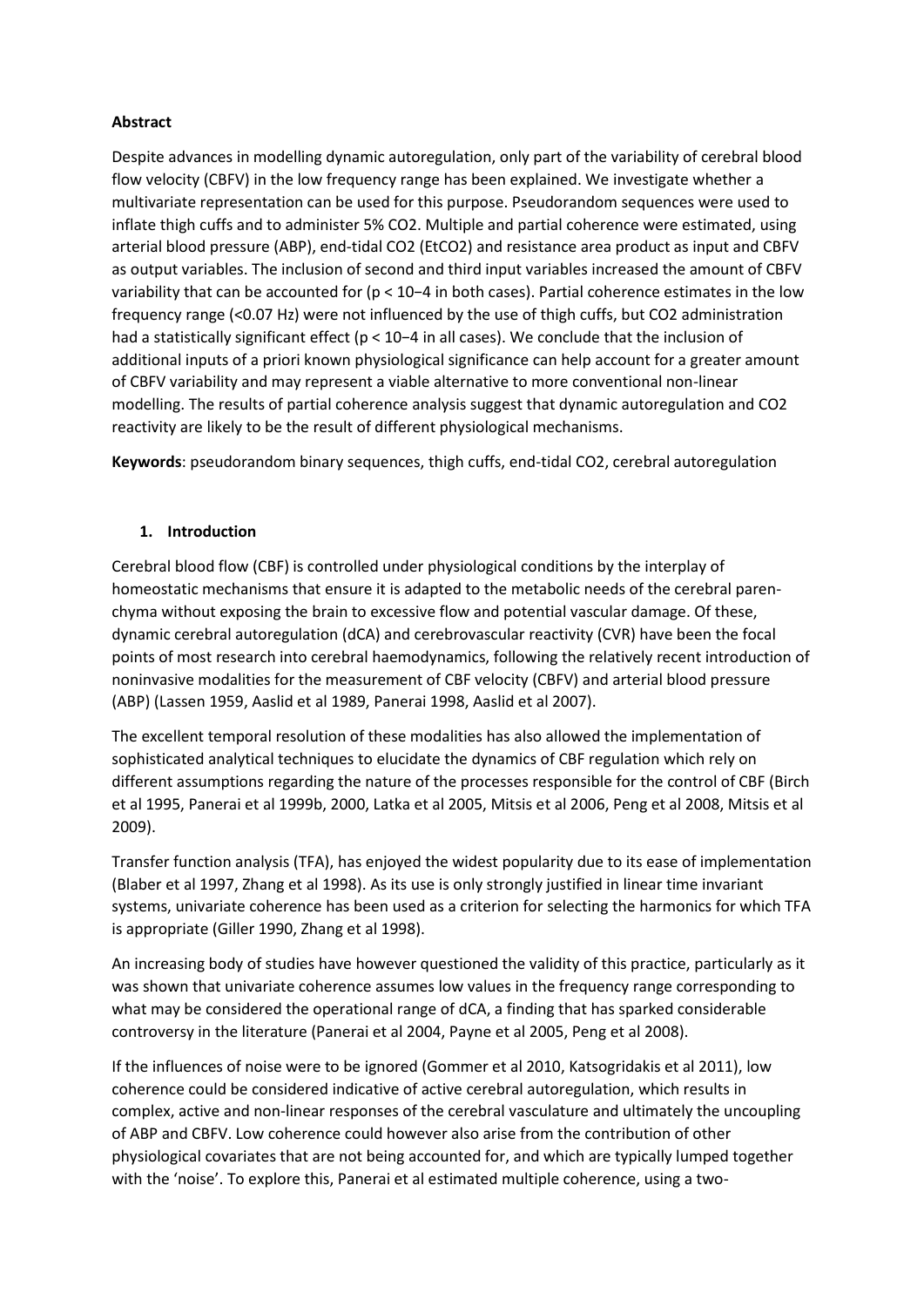input/single-output model of dCA (Panerai et al 2006). Their encouraging initial findings prompted Peng et al to expand on their work by modelling dCA as a three-input/ single-output system (Peng et al 2008).

The introduction of multiple coherence in the study of dCA constitutes a step in the right direction when aiming to determine the extent to which measured CBFV is (linearly) associated with other relevant physiological variables, or contaminated by 'noise'. Not only is modelling dCA as a multivariate system a more appropriate choice conceptually, it also has the potential to allow the exploration of physiology through more sophisticated analytical methods (Panerai et al 1999a, 1999b, Mitsis et al 2006). Unfortunately, the work that has been carried out within this framework is, to an extent, incomplete. Though the effect of vascular resistance was included in previous work (Panerai et al 2006), as was the effect of end-tidal CO2 (EtCO2) (Peng et al 2008), to date no attempt has been made to investigate their combined effects.

To address these issues, we undertook a multiple and partial coherence analysis of CBFV, following an objective method for input signal selection. Our aim is to explore the low values of univariate coherence previously observed in the low frequency range by including additional variables in the model. In addition, we employed pseudorandom binary sequence (PRBS) fluctuations in pCO2 and ABP with the aim of improving the robustness of coherence estimates in the low frequency range (Panerai et al 1999b, 2000, Katsogridakis et al 2012). Spontaneous variability at rest is relatively small and this may well degrade estimates of coherence and hence limit physiologically relevant inferences.

### 1.1. *Hardware and software*

For the purposes of this study, a modification of the thigh cuff method was used, combined with the intermittent and constant administration of CO2, at a concentration of 5%. The operating principles and controlling software of the device used to achieve this have been described in greater detail in previous communications (Katsogridakis et al 2012, 2013, Fan et al 2013). In summary, an optimal PRBS generating plateaus of 5, 10 and 20 s was used to drive the inflation of the thigh cuffs (Katsogridakis et al 2013). From an ensemble of approximately a thousand sequences generated for this purpose the one which was found to have the flattest power spectrum in the frequency range 0.05 to 0.15 Hz was chosen as optimal. Based on the findings of a pilot study (Katsogridakis et al 2012), the maximum pressure level to which the thigh cuffs were inflated was chosen to be suprasystolic and set to 150 mmHg, whilst the minimum pressure level was set to 10 mmHg, to help reduce the transient time for inflation and deflation.

An approach similar to that employed for the selection of the optimal thigh cuff infla- tion sequence was used to identify the optimal PRBS to use for the intermittent administra- tion of CO2. Intervals of 10, 20 and 30 s duration were generated, with the total duration of the sequence amounting to 5 min. Every interval of CO2 administration was to be followed by an interval of equal duration of breathing normal air. One thousand such pseudorandom sequences were generated, with the one having the smallest correlation coefficient to the thigh cuff sequence being selected for use in the study. The latter aimed to minimize confounding effects from PRBS applied simultaneously on CO2 and the thigh-cuffs.

### 1.2. *Volunteers and experimental set-up*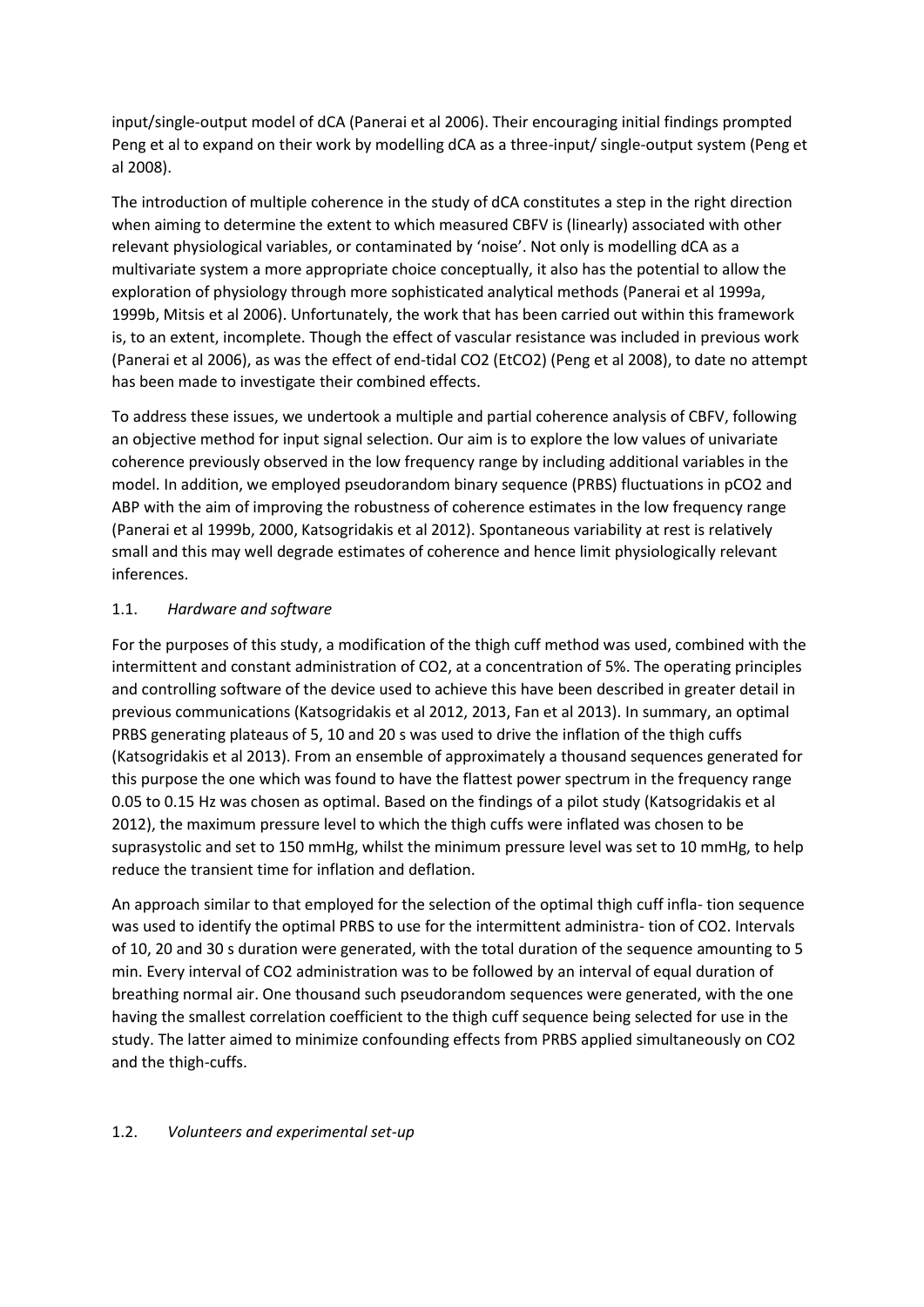A total of 30 volunteers were recruited, with their medical history being free of known cardiovascular and neurological disorders. Upon their arrival, volunteers were reminded of the protocol, the instrumentation was demonstrated, its function explained and written informed consent was obtained. The study was approved by the Nottingham Research Ethics Committee, UK.

The participants were asked to assume a supine position on the experimental couch. Following a brief settling down period, brachial ABP was measured by means of automatic sphygmomanometry and the thigh cuffs and face mask for CO2 administration were attached. A trial inflation/deflation cycle was performed to familiarize participants with the procedure and to ensure the uninterrupted flow of air to the cuffs.

ABP was monitored noninvasively using the arterial volume clamp method (Finometer, Ohmeda). Freehand transcranial Doppler (Companion III, Viasys Healthcare) identification of both middle cerebral arteries (MCA) was performed using two 2 MHz probes, which were then held in place with a custom built headframe. The mask was connected to the CO2 delivery system and the capnograph (Datex, Normocap 200) to measure EtCO2 levels. A three-lead surface electrocardiogram (ECG) was also recorded to identify individual cardiac cycles.

Following a brief period of supine rest, which was required for the setup, and connection of all monitoring devices, the participants underwent a 5 min baseline recording. To assess all possible combinations of CO2 administration (no administration/normal air, pseudorandom/ intermittent and constant CO2) and thigh cuff inflation (no thigh cuffs and PRBS inflation), participants underwent five additional recordings administered in random order, each of 5 min duration.

### 1.3. *Data analysis*

All signals were sampled at a rate of 500 Hz and recorded in real time on a dedicated personal computer. Offline, signals were visually inspected, spikes and artifacts were removed and the ABP signal was calibrated. The recorded signals were then filtered with an eighth-order Butterworth lowpass filter with a cut-off frequency of 20 Hz, applied in a forward and reverse direction to avoid timeshift.

The beginning and end of each cardiac cycle were detected from the ECG signal, to esti- mate heart rate (HR) and mean beat-to-beat values were calculated for the recorded signals. For each cardiac cycle, the instantaneous relationship between CBFV and ABP was used to estimate the critical closing pressure (CrCP) and resistance-area product (RAP) of the cerebral circulation using the first harmonic method (Panerai 2003, Panerai et al 2011). CrCP reflects the cerebral perfusion pressure at which flow becomes zero whilst RAP is the inverse slope of the best-fit linear relationship between CBFV and ABP. RAP and CrCP estimates are based on the analysis of the CBFV and ABP signals at the heart-rate frequency. As noted above, the ABP and CBFV signals used in the remainder of this work are given by the beat—averaged values. The latter is band-limited (by the sampling theorem) to below half the heart-rate. This clear division between the frequency bands used in RAP and CrCP analysis on the one hand and the CBFV and ABP signals on the other, ensures that there is no inherent correlation (resulting purely from the analysis methods used) between either CrCP or RAP and ABP or CBFV (Panerai 2003). Estimates were then interpolated using a third-order polynomial and resampled at 5 Hz to create time series with a uniform time base for all signals used in further analysis.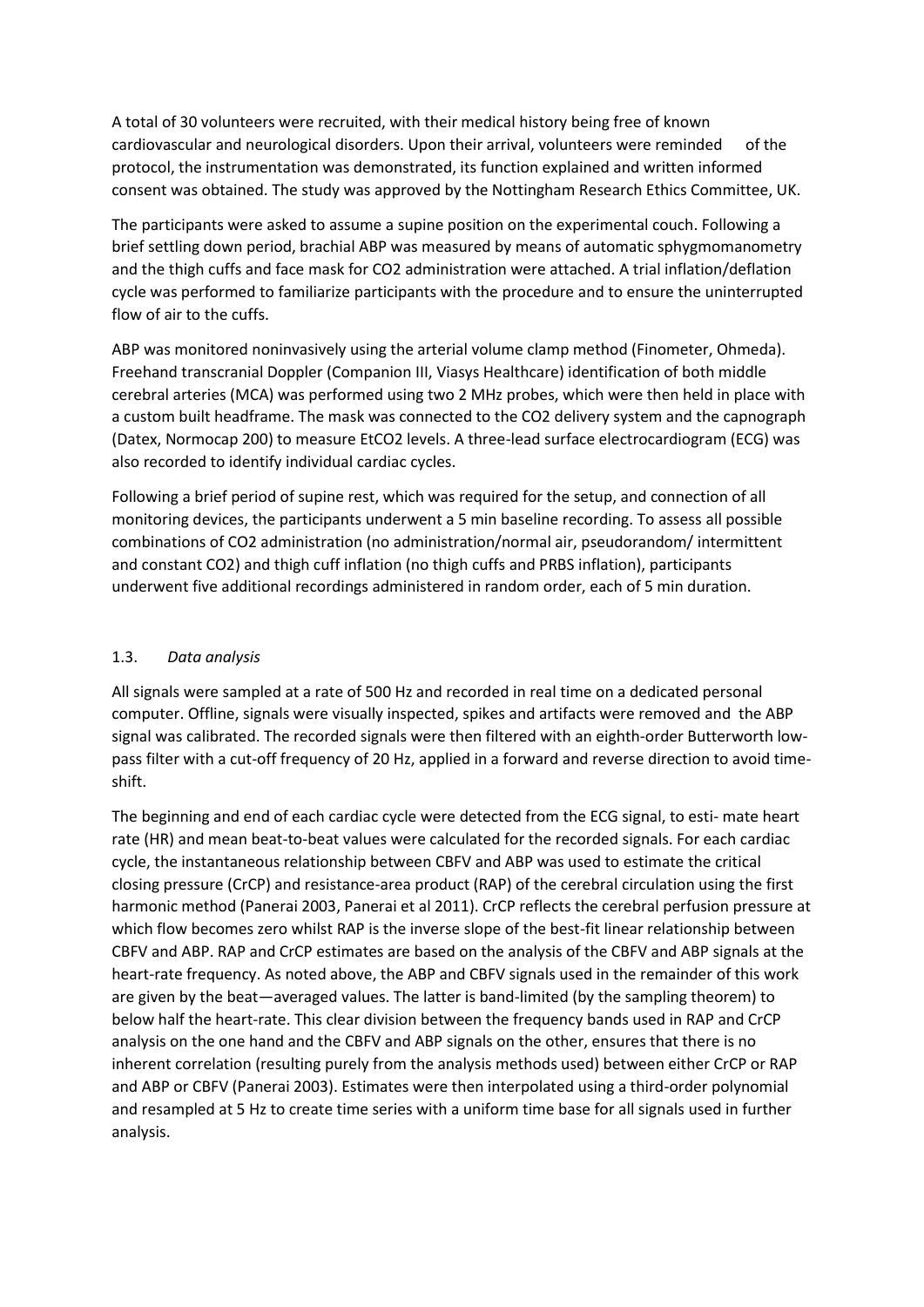For all analyses, power and cross-power spectral densities were estimated by the Welch method, using 102.4 s windows with an overlap of 50%. The mean value was removed from each window prior to Fourier transformation. Having estimated the power spectral density of the EtCO2 signals using the method described above, the total power in the very low frequency range (<0.07 Hz) was estimated using the trapezoidal rule.

Univariate coherence was estimated as:

$$
\underline{\mathbf{v}^2(f)} = \frac{|G\mathbf{x}\mathbf{v}(f)|^2}{G\mathbf{x}\mathbf{x}(f)G\mathbf{v}(f)}
$$

where Gxy( $f$ ) is the cross power spectral density and Gxx( $f$ ) and Gyy( $f$ ) the power spectral density estimates of processes x(t) and y(t) respectively.

### 1.4. *Multiple coherence*

Multiple coherence aims to quantify, at each frequency, how much of the output signal can be explained by all the inputs together. To assess whether a multivariate representation of dCA leads to significant increases in the amount of CBFV variability that can be accounted for, multiple coherence was estimated using the matrix approach described by Peng et al (2008). First, univariate coherence was estimated, with only ABP as input  $(x(t))$  and CBFV as output  $y(t)$ . Since the inclusion of any additional input will necessarily lead to increases in (now multiple) coherence, the question of whether the inclusion of a particular input leads to statistically significant increase needs to be addressed (Panerai et al 2006). To this end, multi- ple coherence was estimated twice, using first resistance area product (RAP) and then random Gaussian noise as input signals. The Gaussian noise was white and of unit variance, but this does not affect results, as coherence by definition is independent of signal scaling factors at each frequency. Values of coherence across the harmonics corresponding to the very-low frequency range (<0.07 Hz) were averaged. These were compared to the averaged values of univariate coherence obtained for the same frequency band.

Having established that the addition of a second input leads to a significant improvement in estimates of coherence, we examined whether the inclusion of a third input would lead to further increases in coherence. A similar approach was thus adopted, with multiple coher- ence being estimated for a three-input/single-output system using EtCO2 or random Gaussian noise as the third input. The values of coherence obtained from the inclusion of each input were averaged in the aforementioned frequency range and compared to the values of multiple coherence for the twoinput/single-output system (with ABP and RAP as inputs), as will be described below.

To ascertain that any dependency between ABP and RAP would not bias estimates of multiple coherence, the cross-correlation function between these two parameters was calculated for all stages of the protocol. Furthermore, estimates of multiple coherence for the ABP plus RAP inputs were compared to similar estimates using a combination of ABP and (ABP + ran- dom noise) in substitution to RAP. The surrogate input represented by (ABP + random noise) thus allowed the assessment of multiple coherence for highly correlated inputs as it will be discussed later. Values of multiple coherence across the harmonics corresponding to the very- low frequency range (<0.07 Hz) were again averaged.

### 1.5. *Partial coherence*

Partial coherence aims to quantify, at each frequency, how much of the output can be explained by one of the inputs, after removing from both signals the (linear) effect of other signals. First- order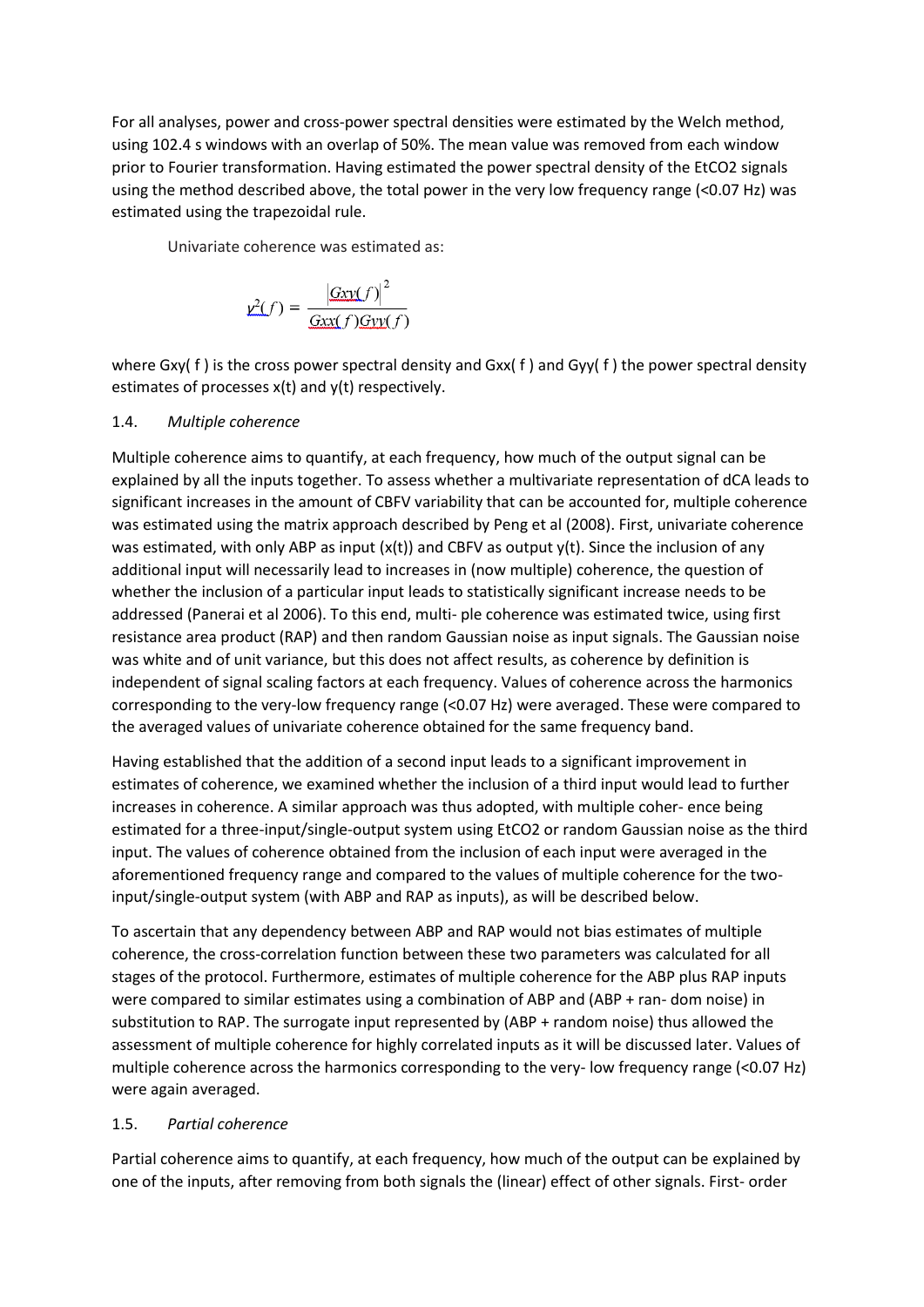partial coherence was estimated twice for the two-input (ABP, EtCO2), single-output (CBFV) system, to investigate the relationship between first ABP and CBFV and then EtCO2 and CBFV, when EtCO2 and ABP are partialed out respectively. Its calculation relies on the estimation of first-order residual power spectral densities, obtained as follows:

$$
\underline{Gxy.z}(f) = \underline{Gxy}(f) - \frac{Gxz(f)Gzy(f)}{Gzz(f)}
$$

where Gxy( f ), Gxz( f ) and Gzy( f ) are the cross power spectral densities between processes x(t), y(t) and z(t) respectively, and Gzz( f ) the power spectral density of z(t).

The first-order partial coherence function between processes x(t) and y(t) when controlling for the effect of z(t) can then be obtained from their residual spectra as:

$$
\underline{\mathbf{v}^2 \mathbf{x} \mathbf{v} z}(f) = \frac{|G \mathbf{x} \mathbf{v} z(f)|^2}{|G \mathbf{x} \mathbf{x} z(f) G \mathbf{v} \mathbf{v} z(f)|}
$$

Where Gxy.z( f) is the first-order residual cross spectral density between  $x(t)$  and  $y(t)$  when controlling for z(t), and Gxx.z( f ) and Gyy.z( f ) the respective first-order residual power spec- tral densities of  $x(t)$  and  $y(t)$  when controlling for  $z(t)$ .

Second-order partial coherence was also estimated twice for the three-input (ABP, EtCO2, RAP) single output (CBFV) system, to investigate the relationship between ABP and CBFV and EtCO2 and CBFV when EtCO2 and RAP, and then ABP and RAP are partialed out, respectively.

Second order residual power spectral densities were obtained as:

$$
Gxuz.w(f) = Gxuz(f) - \frac{Gxuz(f)Gwuz(f)}{Gwuz(f)}
$$

where Gxy.z( f), Gxw.z( f), Gwy.z( f) and Gww.z( f) are the first-order residual spectral densi- ties between processes  $x(t)$ ,  $y(t)$  and  $w(t)$  when controlling for  $z(t)$ .

Second-order partial coherence was then estimated as:

$$
\gamma^{2} \underline{\mathbf{X}} \underline{\mathbf{X}} \underline{\mathbf{W}}(f) = \frac{\left| \underline{\mathbf{G}} \underline{\mathbf{X}} \underline{\mathbf{X}} \underline{\mathbf{W}}(f) \right|^{2}}{\underline{\mathbf{G}} \underline{\mathbf{X}} \underline{\mathbf{X}} \underline{\mathbf{W}}(f) \underline{\mathbf{G}} \underline{\mathbf{W}} \underline{\mathbf{X}} \underline{\mathbf{W}}(f)}
$$

#### 1.6. *Statistics*

The Shapiro–Wilk test was used to test for normality. All non-normally distributed data were logtransformed. A two-way repeated measures ANOVA was performed to test for the effect of manoeuvre on EtCO2 average power, and whether the inclusion of a second and third input resulted in a statistically significant increase in low frequency coherence (<0.07 Hz). A Scheffe test was used for post-hoc comparisons. For all analyses, values of p < 0.05 were considered to represent statistical significance.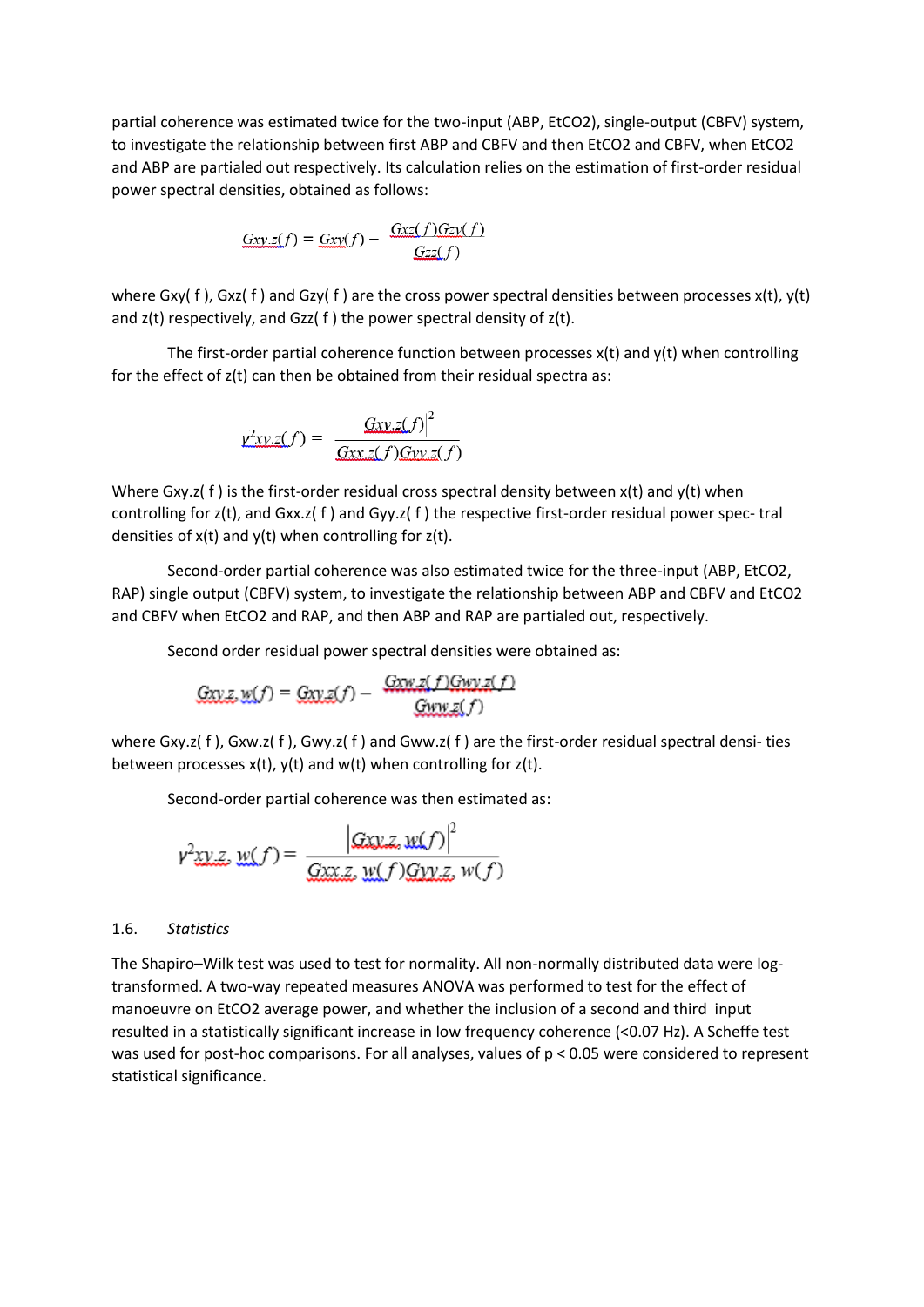### **2**. **Results**

Group-averaged estimates of EtCO2 power spectral densities are presented in figure 1, whilst group averaged power values across the very low frequency bands (<0.07 Hz) are given in table 1. As expected, the administration of CO2 resulted in a statistically significant increase in power in the very low frequency bands ( p < 10−4 for both continuous and PRBS driven administration), with thigh cuff inflation having no influence on power estimates ( $p = 0.63$ ) in the very low frequency band. This result removes concern that the application of PRBS to the thigh-cuffs may have affected CO2 variability by perhaps inducing hyper-ventilation or breath-holding, which may have acted as a confounding factor in subsequent analyses. The significant increase in ABP power-spectra resulting from the PRBS in thigh-cuff inflation has been demonstrated in previous work (Katsogridakis et al 2012, 2013).

Group- averaged estimates of univariate and multiple coherence are presented in figure 2. Groupaveraged estimates of univariate coherence and two-input/single-output multiple coherence values obtained after averaging the low frequency range harmonics are presented in table 2. As was anticipated, the inclusion of the second input (RAP) led to a significant increase in the estimates of multiple coherence in the VLF range ( p < 10−4 for all manoeuvres),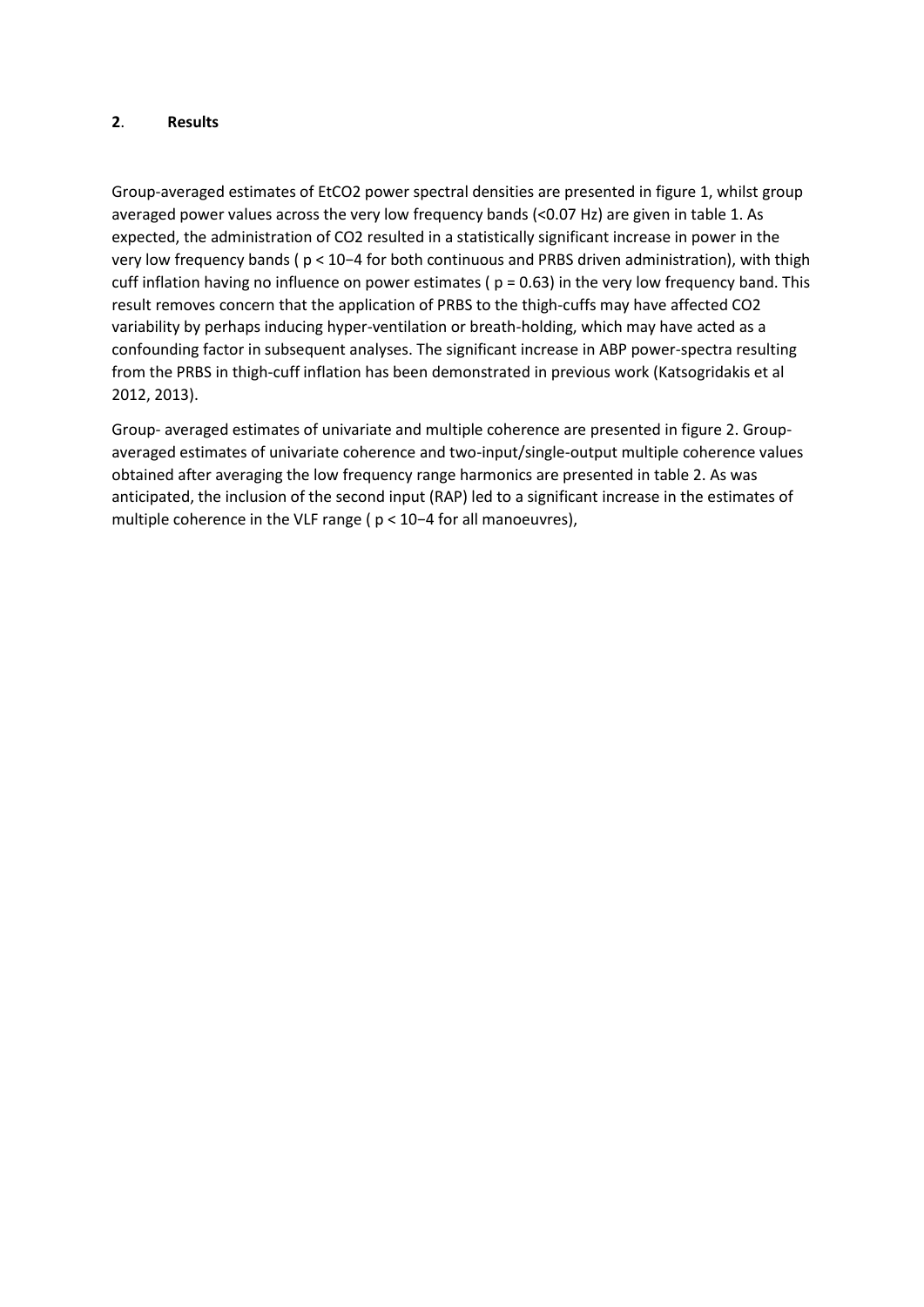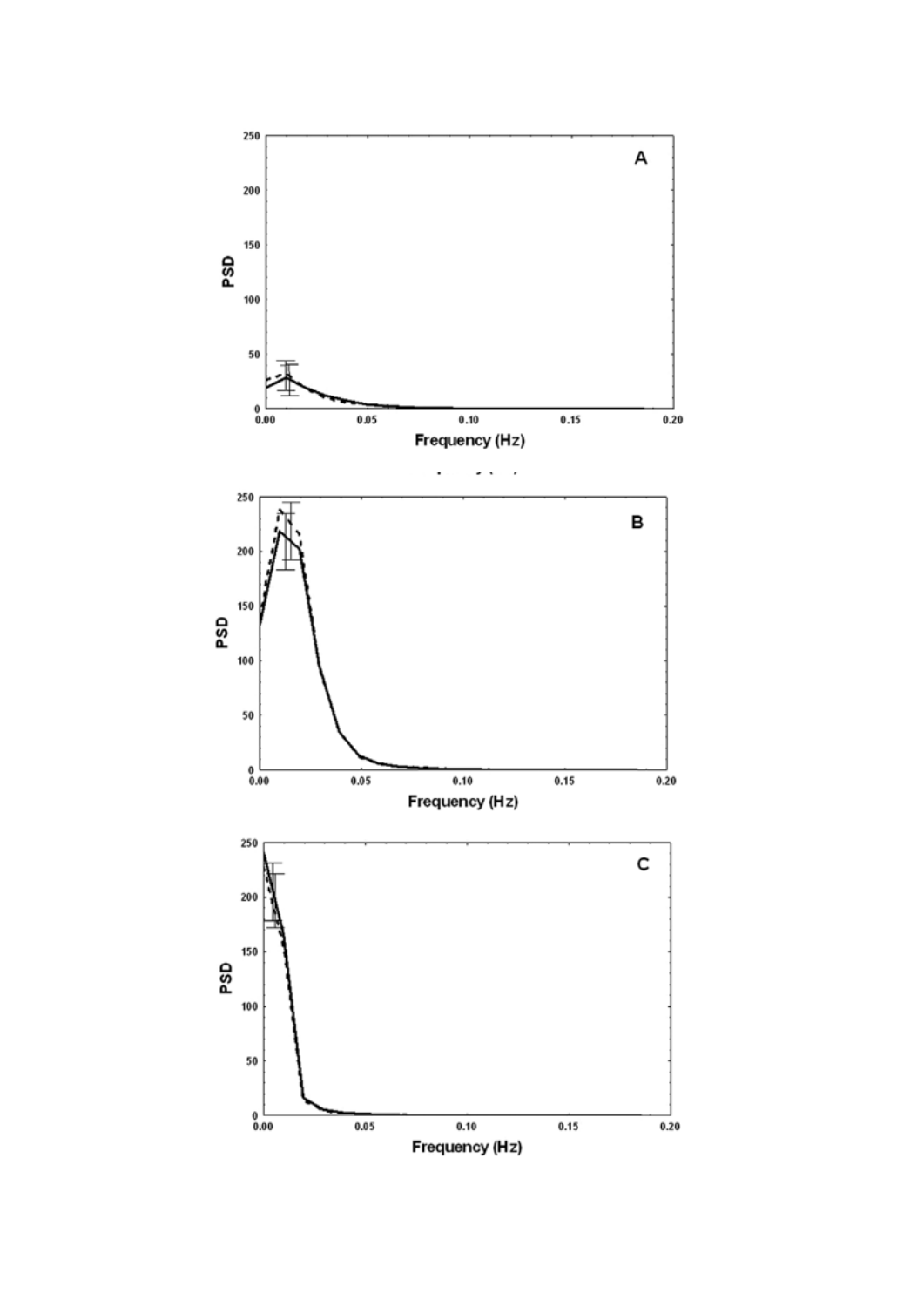**Figure 1.** Population estimates of EtCO2 power spectral density in normocapnic (A), intermittent hypercapnic (B) and constant hypercapnic (C) conditions. The solid line represent values obtained with a concurrent use of thigh cuffs. Error bars represent ± largest SE

**Table 1.** Population averaged estimates of EtCO2 power averaged in the very low frequency range (<0.07 Hz).

| Manoeuvre                | No thigh cuffs  | Thigh cuffs     |
|--------------------------|-----------------|-----------------|
| Normocannia              | $0.88 \pm 0.36$ | $0.84 \pm 0.33$ |
| Intermittent hypercapnia | $6.63 \pm 3.02$ | $6.49 \pm 2.89$ |
| Constant hypercapnia     | $2.96 \pm 1.23$ | $3.06 \pm 1.48$ |



**Figure 2.** Population estimates for univariate (only ABP as input, solid line), and multiple coherences for a two-input (ABP and EtCO2, dashed line) and three-input (ABP, EtCO2 and RAP, dotted line)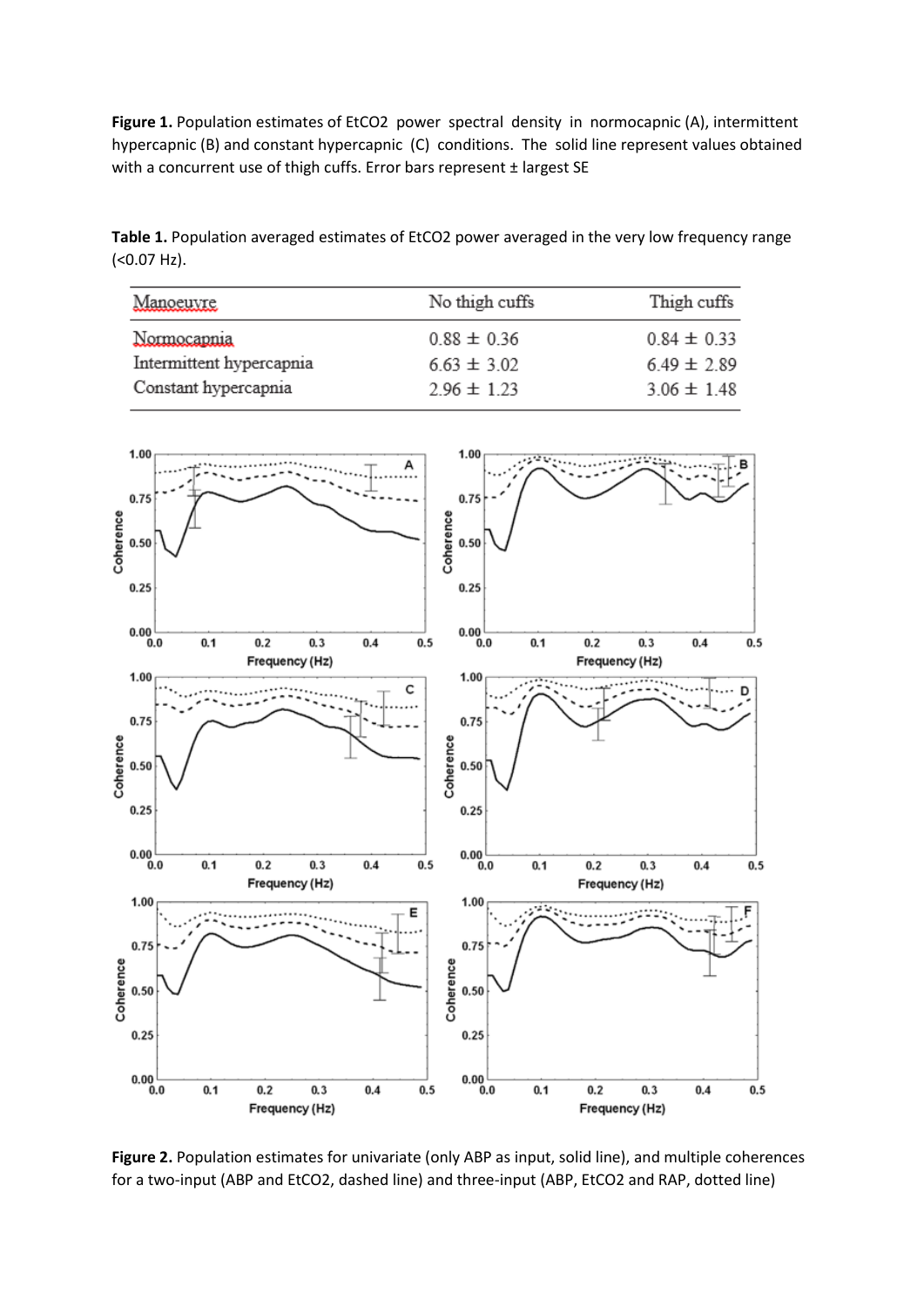single-output. The left column comprises all manoeuvres without thigh cuffs, whilst the right those including the use of thigh cuffs. The first row (figures (A) and (B) represents normocapnic conditions, the second row (figures (C) and (D) intermittent hypercapnia, whilst the third (figures (E) and (F) constant hypercapnic conditions. Error bars represent ± largest SE.

**Table 2.** Population averaged estimates of multiple coherence averaged in the very low frequency range (<0.07 Hz) calculated for a two-input/single-output system. Values in the parentheses represent the post-hoc test p-values.

| Manoeuvre                         | Univariate      | $+$ Noise        | $+$ RAP         |
|-----------------------------------|-----------------|------------------|-----------------|
| Air/no thigh cuffs                | $0.63 \pm 0.08$ | $0.64 \pm 0.08$  | $0.81 \pm 0.07$ |
|                                   |                 | $(p = 0.379)$    | $(p < 10^{-4})$ |
| Air/thigh cuffs                   | $0.68 \pm 0.09$ | $0.68 \pm 0.10$  | $0.82 \pm 0.08$ |
|                                   |                 | $(p = 0.925)$    | $(p < 10^{-4})$ |
| Intermittent $CO2/no$ thigh cuffs | $0.59 \pm 0.08$ | $0.61 \pm 0.09$  | $0.83 \pm 0.09$ |
|                                   |                 | $(p = 0.372)$    | $(p < 10^{-4})$ |
| Intermittent $CO2/thigh$ cuffs    | $0.62 \pm 0.08$ | $0.62 \pm 0.08$  | $0.83 \pm 0.08$ |
|                                   |                 | $(p = 0.917)$    | $(p < 10^{-4})$ |
| Constant $CO2/no$ thigh cuffs     | $0.66 \pm 0.09$ | $0.67 \pm 0.08$  | $0.78 \pm 0.08$ |
|                                   |                 | $(p = 0.679)$    | $(p < 10^{-4})$ |
| Constant $CO2/thigh$ cuffs        | $0.69 \pm 0.10$ | $0.71 \pm 0.010$ | $0.81 \pm 0.09$ |
|                                   |                 | $(p = 0.201)$    | $(p < 10^{-4})$ |

compared to what was observed following the inclusion of random noise. Similar results were obtained for estimates of multiple coherence when a third input (EtCO2) was added to the twoinput (ABP and RAP)/single output (CBFV) system ( p < 10−4 for all manoeuvres) compared to those obtained when random noise is included (table 3).

The largest average cross-correlation peaks between ABP and RAP were approximately 0.55, obtained for the random inflation of thigh cuffs. The corresponding cross-correlation between ABP and (ABP + random noise) was above 0.95. Despite this high dependency between inputs, the resulting averaged multiple coherence for the VLF range was not differ- ent from the combination ABP plus noise, but was still significantly different from multiple coherences using the ABP plus RAP inputs ( p < 10−4).

Estimates of first- and second-order partial coherence are presented in figures 3 and 4 respectively. These illustrate the frequency dependent nature of the relationship between ABP and CBFV and EtCO2 and CBFV, as ABP and CBFV are weakly correlated in the low frequency range and strongly correlated above that, whilst EtCO2 levels and CBFV are strongly correlated only in the very low frequency range.

Group-averaged estimates of first-order partial coherence obtained after averaging are pre- sented in table 4. Similarly, estimates of second-order partial coherence obtained after averag- ing are given in table 5.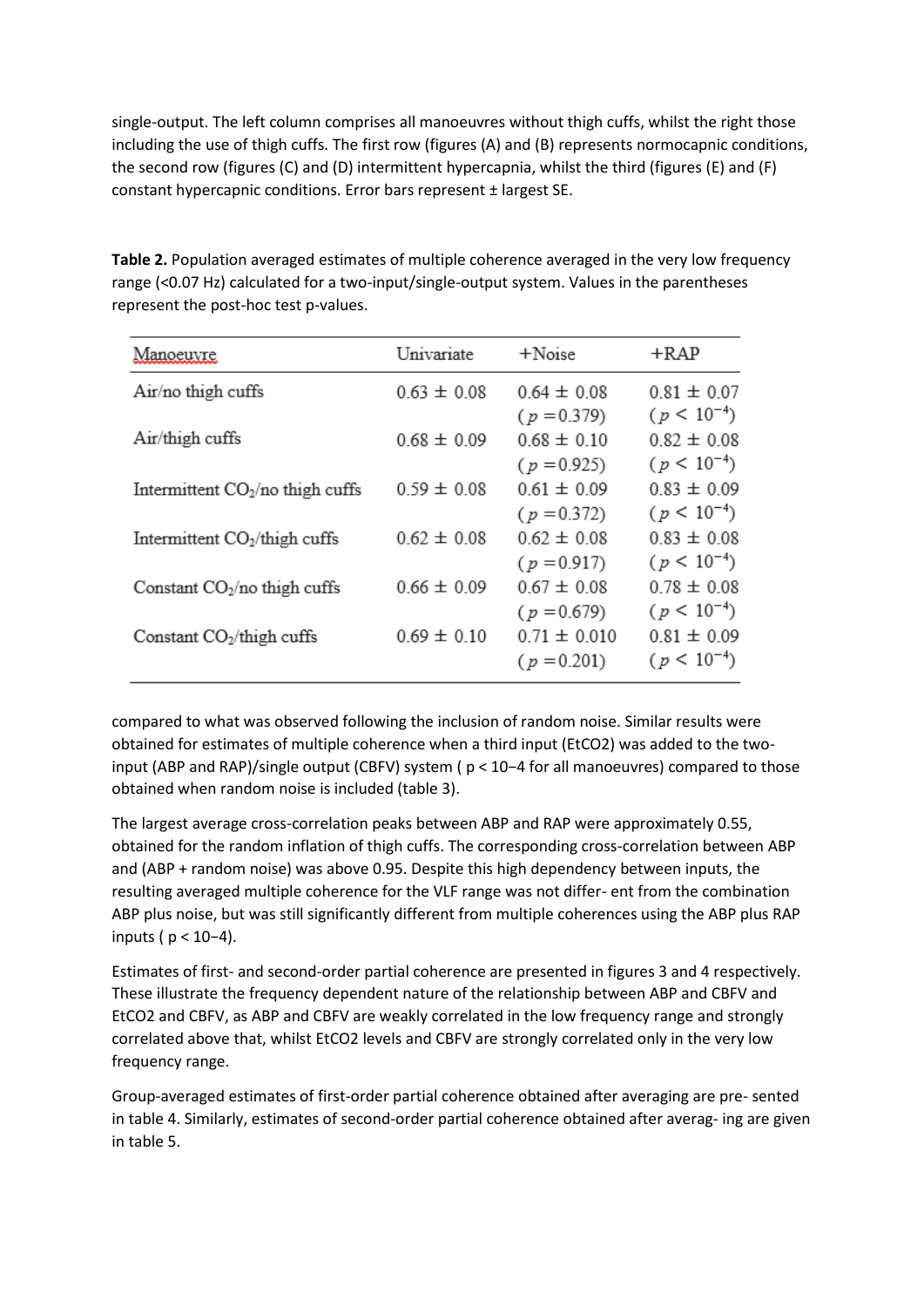### **3. Discussion**

Our study has shown that PRBS can be used effectively for the integrated assessment of cerebral autoregulation and CO2 reactivity. Previous work from our group has demonstrated that their use results in significant increases in ABP and CBFV variability without concur- rent sympathetic excitation (Katsogridakis et al 2012, 2013). We have now demonstrated that PRBS can be used to increase EtCO2 variability as well, across a wider frequency band than previously reported.

The use of RAP and EtCO2, both being inputs of a priori known physiological signifi- cance, coupled with multivariate linear systems analysis techniques help account for a larger proportion of CBFV variability. Partial coherence analysis is instrumental in elucidating the interaction between the aforementioned physiological covariates, as will be discussed shortly.

**Table 3**. Population averaged estimates of multiple coherence with ABP and RAP, and now additionally EtCO2 as inputs, averaged in the very low frequency range (<0.07 Hz) calculated for a three-input/single-output system.

| Manoeuvre                         | Two-input       | $+$ Noise       | $+EtCO2$        |
|-----------------------------------|-----------------|-----------------|-----------------|
| Air/no thigh cuffs                | $0.81 \pm 0.07$ | $0.82 \pm 0.04$ | $0.91 \pm 0.04$ |
|                                   |                 | $(p = 0.910)$   | $(p < 10^{-4})$ |
| Air/thigh cuffs                   | $0.82 \pm 0.08$ | $0.83 \pm 0.10$ | $0.92 \pm 0.05$ |
|                                   |                 | $(p = 0.653)$   | $(p < 10^{-4})$ |
| Intermittent $CO2/no$ thigh cuffs | $0.83 \pm 0.09$ | $0.83 \pm 0.05$ | $0.91 \pm 0.04$ |
|                                   |                 | $(p = 0.909)$   | $(p < 10^{-4})$ |
| Intermittent $CO2/thigh$ cuffs    | $0.83 \pm 0.08$ | $0.84 \pm 0.06$ | $0.92 \pm 0.04$ |
|                                   |                 | $(p = 0.318)$   | $(p < 10^{-4})$ |
| Constant $CO2/no$ thigh cuffs     | $0.78 \pm 0.08$ | $0.80 \pm 0.05$ | $0.89 \pm 0.05$ |
|                                   |                 | $(p = 0.237)$   | $(p < 10^{-4})$ |
| Constant $CO2/thigh$ cuffs        | $0.81 \pm 0.09$ | $0.82 \pm 0.06$ | $0.91 \pm 0.04$ |
|                                   |                 | $(p = 0.108)$   | $(p < 10^{-4})$ |

*Note:* values in the parentheses represent the post-hoc test  $p$ -values.

### 3.1. *Assessment protocol*

The use of PRBS was recently introduced in the assessment of dCA, and was shown to be a safe and efficient method of increasing ABP variability, without inducing sympathetic exci- tation (Katsogridakis et al 2012, 2013). We have now extended this method with an exper- imental setup that also allows the simultaneous administration of CO2.

The main benefits of the new method are that the setup is portable and thus potentially available by the bedside for use in a clinical setting, it offers control of the timing and mag- nitude of the induced stimuli to the operator, and is free of the need for patient or volunteer co-operation.

The system is designed to drive, using two separate PRBS's, the inflation and deflation cycles of thigh cuffs and the administration of CO2. Thus, it facilitates the comprehensive interrogation of the cerebrovascular tree, by allowing the simultaneous assessment of pressure and CO2 reactivity (Katsogridakis et al 2012, 2013, Fan et al 2013).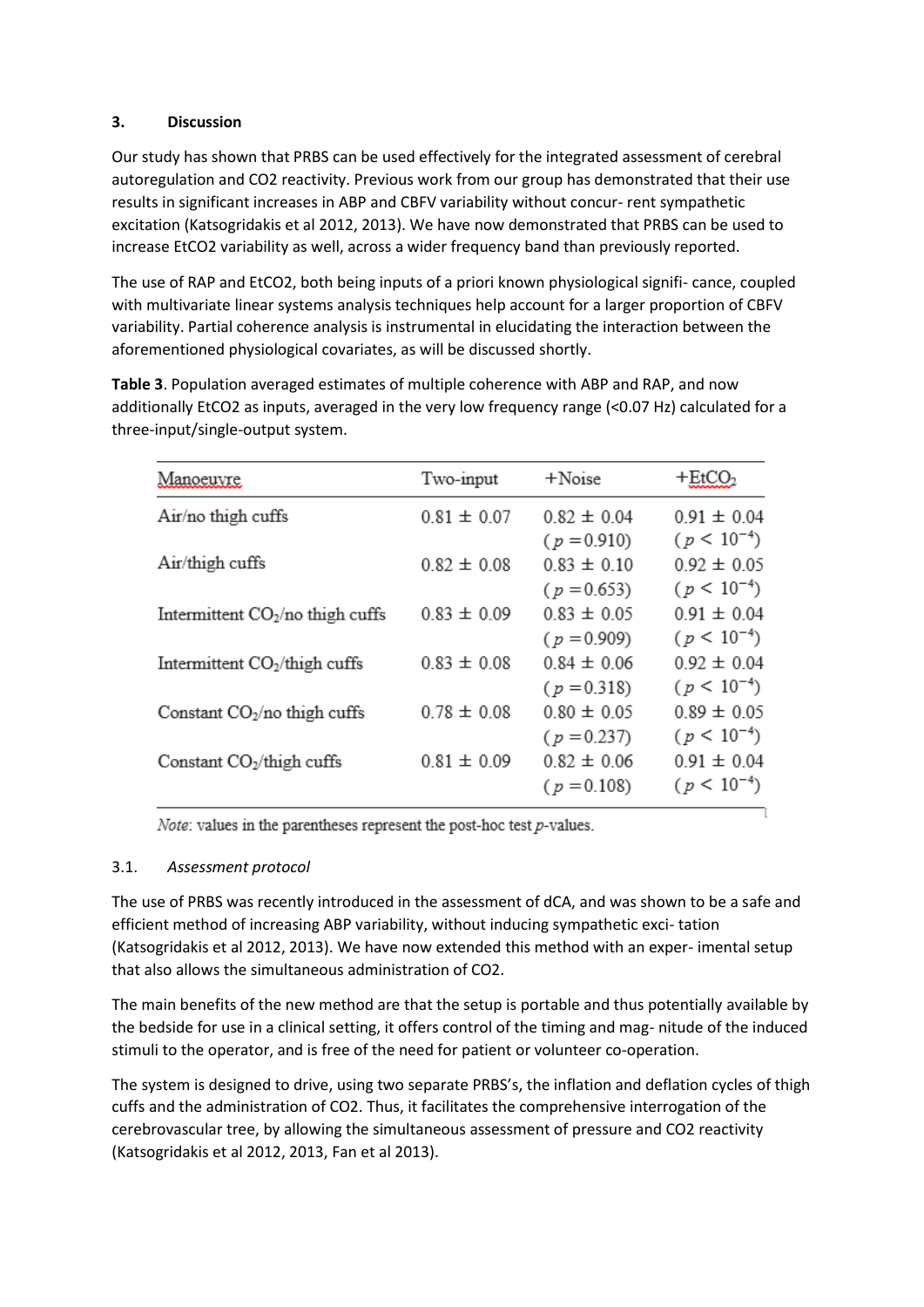Due to their nature, PRBSs induce an increase in ABP and EtCO2 variability over a wide bandwidth, an attribute that not only improves the performance of widely used linear system analysis techniques, but also permits the use of more sophisticated system identification tech- niques, such as multivariate modelling.

The intermittent inflation of thigh cuffs has already been implemented by Aaslid et al using a square wave sequence (Aaslid et al 2007). Our method espouses the same fundamental principles, in that it aims to increase the signal-to-noise ratio of the physiological recordings obtained, by using repetitive stimuli, which in our case are pseudorandom steps.

However, the difference lies in that, unlike the use of square wave sequence, the influence of entrainment effects resulting from the excitation having a dominant frequency is minimized when using PRBS, as the driving sequence was selected to have broadband power, without power concentrated in a few harmonics.

The effects of constant hypercapnia on dCA are well understood (Panerai et al 1999b), however to the best of our knowledge this is the first time PRBS have been implemented for the assessment of CO2 reactivity in a healthy population.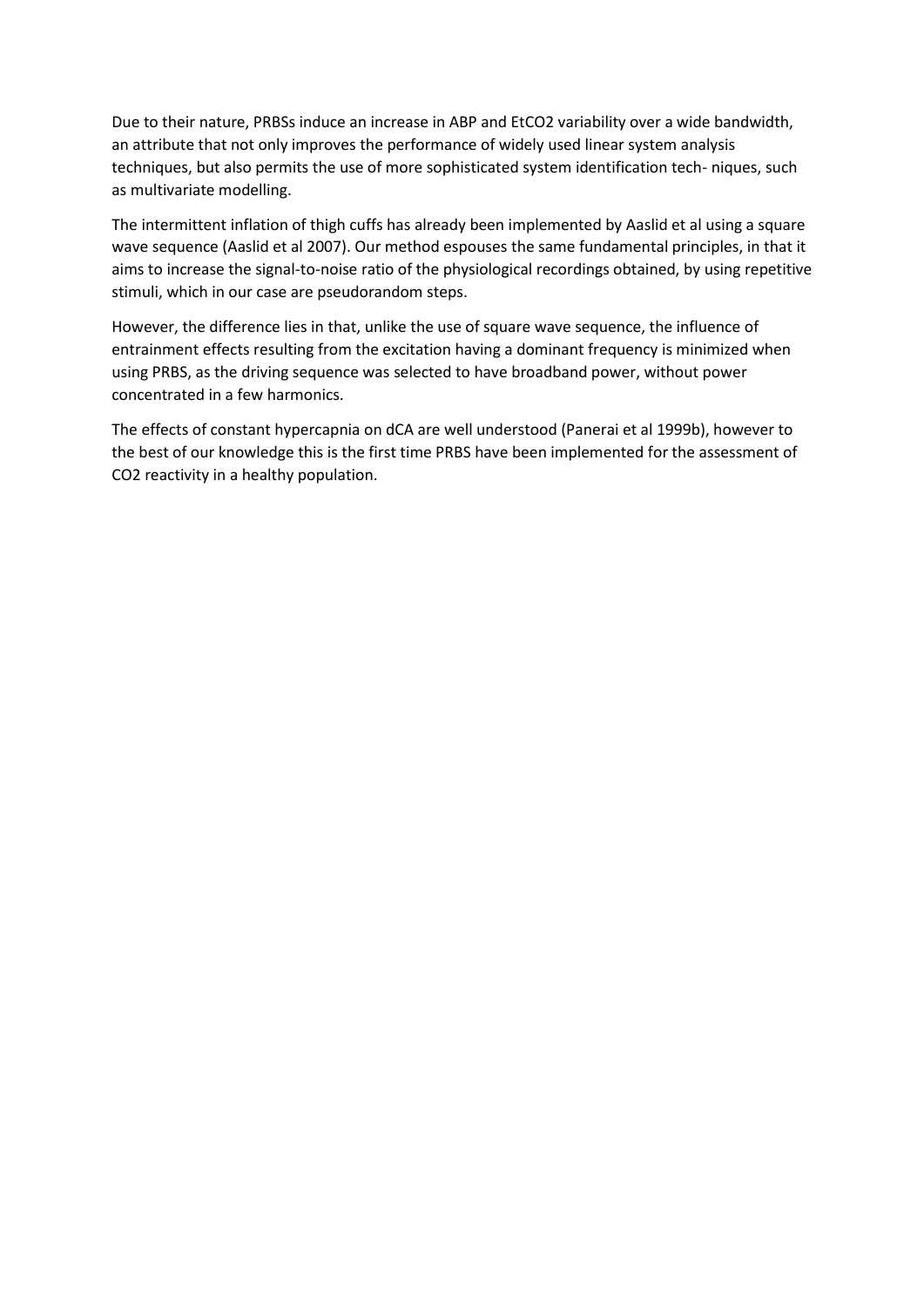

**Figure 3**. Population average estimates of first order partial coherence between ABP and CBFV controlling for the influence of CO2 (normocapnia: (A), intermittent hypercapnia: (C), constant hypercapnia: (E)), and between CO2 and CBFV controlling for the influence of ABP (normocapnia: (B), intermittent hypercapnia: (D), constant hypercapnia: (F)). Solid line: no application of thigh cuffs, dashed line: thigh cuffs were applied. Error bars represent largest ± SE.

The use of PRBSs was found to result in a significant increase in EtCO2 power, an effect that was evident both by the increase in average power across selected frequencies (see table 1) as well as by the widening of the spectral content of the signals, as seen in figure 1. Not surprisingly, this effect was more pronounced when intermittent hypercapnia was induced by using PRBS, compared to constant hypercapnia. This further strengthens our case for using PRBS as a means for system identification. It should be noted that this effect was found to be independent of the application of thigh cuffs (see figure 1), indicating that thigh cuffs did not further impact on CO2 variability, by for example modifying respiratory patterns.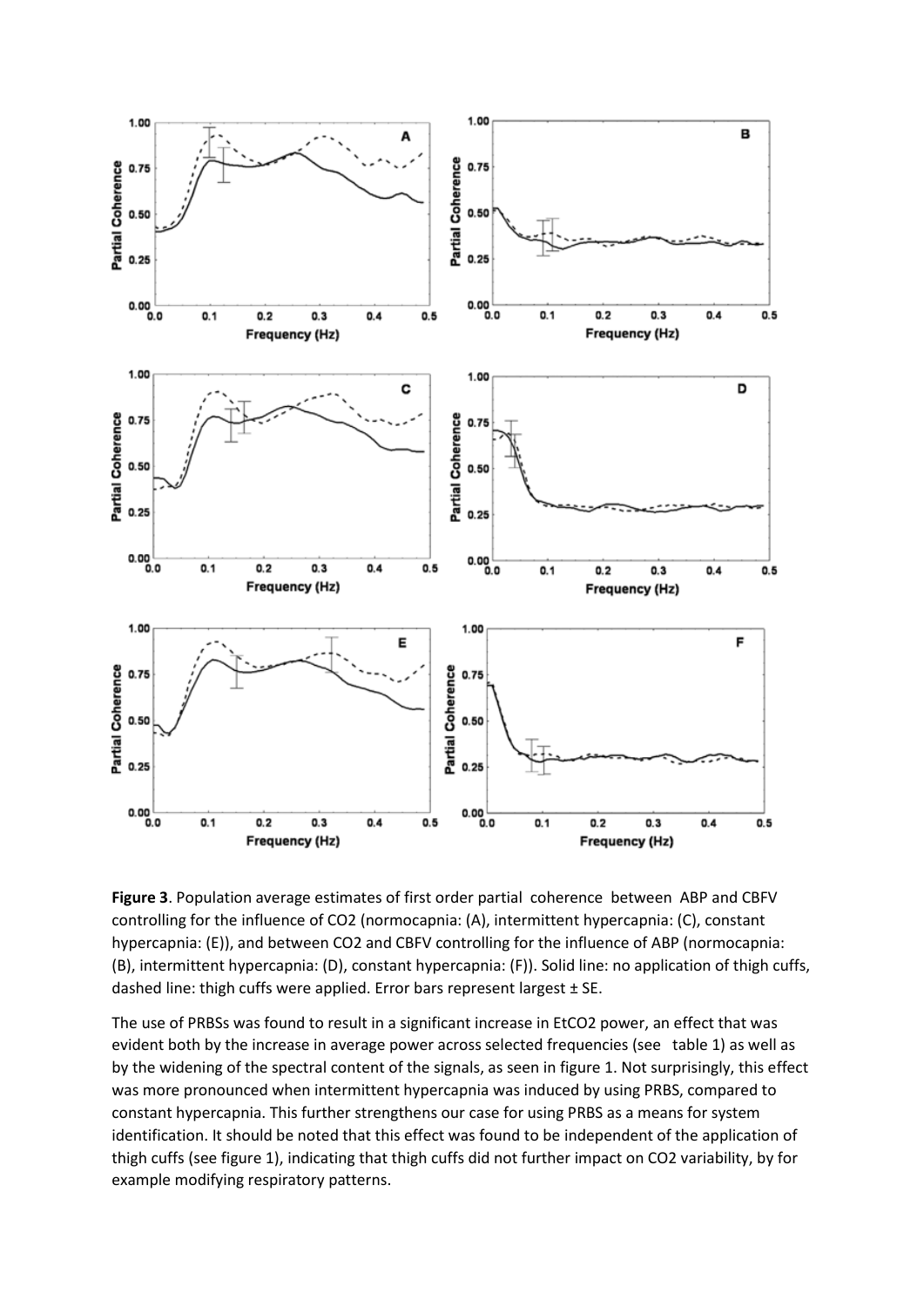

**Figure 4**. Population average estimates of second order partial coherence between ABP and CBFV (normocapnia: (A), intermittent hypercapnia: (C), constant hypercapnia: (E)) controlling for the influence of RAP, and CO2 (normocapnia: (B), intermittent hypercapnia: (D), constant hypercapnia: (F)) and CBFV controlling for the influence of RAP and ABP. Solid line: no application of thigh cuffs, dashed line: thigh cuffs were applied. Error bars represent largest ± SE.

### 3.2. *Multiple coherence*

CBF depends on perfusion pressure and vascular resistance, covariates that can be modulated by cerebrovascular regulatory mechanisms via arteriolar dilation and constriction resulting in changes in vascular tone, thought to be represented by CrCP and cerebrovascular resistance (CVR) (Panerai 2003).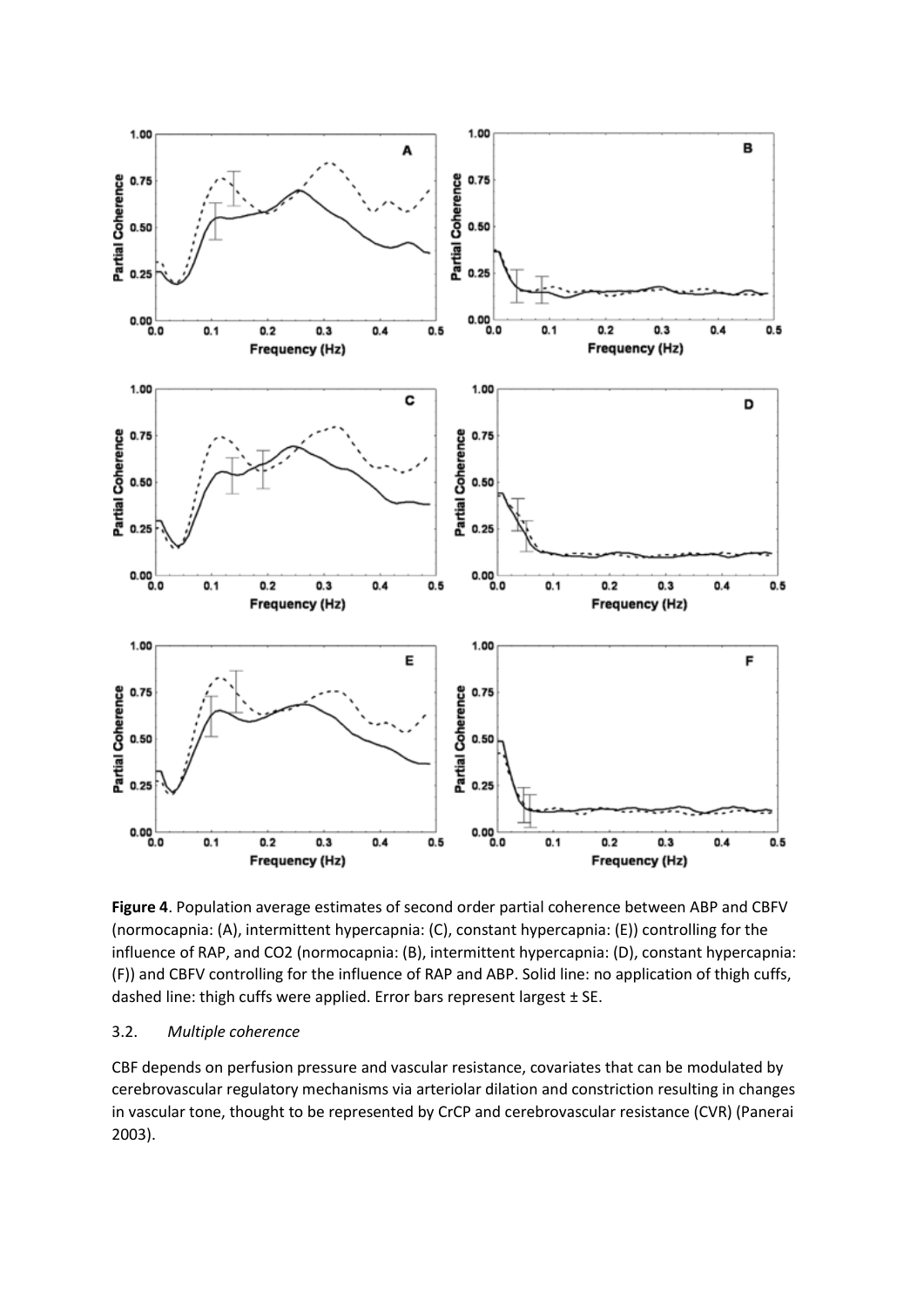Univariate coherence between ABP and CBFV only considers a limited part of this com- plex relationship. The inclusion of additional inputs achieved with multivariate representations

| Manoeuvre                                     | No thigh cuffs  | Thigh cuffs     |
|-----------------------------------------------|-----------------|-----------------|
| $BP:CBFV$ (controlling for $CO2$ )            |                 |                 |
| Normocapnia                                   | $0.46 \pm 0.13$ | $0.48 \pm 0.12$ |
| Random hypercapnia                            | $0.43 \pm 0.11$ | $0.43 \pm 0.11$ |
| Constant hypercapnia                          | $0.50 \pm 0.13$ | $0.50 \pm 0.13$ |
| EtCO <sub>2</sub> :CBFV (controlling for ABP) |                 |                 |
| Normocapnia                                   | $0.49 \pm 0.13$ | $0.48 \pm 0.14$ |
| Random hypercapnia                            | $0.58 \pm 0.13$ | $0.59 \pm 0.11$ |
| Constant hypercapnia                          | $0.48 \pm 0.11$ | $0.48 \pm 0.12$ |

Table 4. Population averaged estimates of first-order partial coherence averaged in the very low frequency band  $(< 0.07$  Hz).

Table 5. Mean estimates of second-order partial coherence averaged in the frequency band  $0-0.07$  Hz. The  $p$ -values are those of the post-hoc comparisons.

| Manoeuvre                                             | No thigh cuffs  | Thigh cuffs     | p-value     |
|-------------------------------------------------------|-----------------|-----------------|-------------|
| BP:CBFV (controlling for CO <sub>2</sub> and RAP)     |                 |                 |             |
| Normocapnia                                           | $0.45 \pm 0.15$ | $0.47 \pm 0.12$ | $p = 0.075$ |
| Random hypercapnia                                    | $0.46 \pm 0.16$ | $0.46 \pm 0.17$ | $p = 0.593$ |
| Constant hypercapnia                                  | $0.45 \pm 0.15$ | $0.46 \pm 0.14$ | $p = 0.440$ |
| EtCO <sub>2</sub> :CBFV (controlling for ABP and RAP) |                 |                 |             |
| Normocapnia                                           | $0.23 \pm 0.12$ | $0.23 \pm 0.13$ | $p = 0.835$ |
| Random hypercapnia                                    | $0.29 \pm 0.12$ | $0.31 \pm 0.12$ | $p = 0.321$ |
| Constant hypercapnia                                  | $0.26 \pm 0.11$ | $0.24 \pm 0.13$ | $p = 0.400$ |

aims to disentangle some of the complex interaction between key variables, whilst simulta-neously maintaining the ease of interpretation of results offered by linear systems analysis techniques.

Panerai et al and demonstrated using multiple coherence that a larger amount of CBFV variability could be explained by changes in the inputs (Panerai et al 2006). A key innova- tion was the inclusion of RAP as a surrogate for the contribution of dCA in the regulation of CBF. Their work was subsequently expanded by Peng et al (2008) who argued for the inclusion of the partial pressures of CO2 and O2 and against the use of resistance terms (Peng et al 2008).

We decided to proceed with a stepwise approach to the estimation of multiple coherence, by adopting initially a two-input (ABP and EtCO2)/single-output (CBFV) representation and subsequently a three-input (ABP, EtCO2 and RAP)/single-output (CBFV) representation. Our results confirmed our initial expectations with regards to achieving a significant increase in the amount of CBFV variability that can be accounted for whilst maintaining a linear representa- tion of dCA.

Linear relationships were found to explain most of the observed variability (multiple coherence > 0.9 over much of the frequency range) and especially during the application of PRBS. This finding not only supports our rationale for improving signal-to-noise ratio by using PRBS, but also reinforces our input signal selection.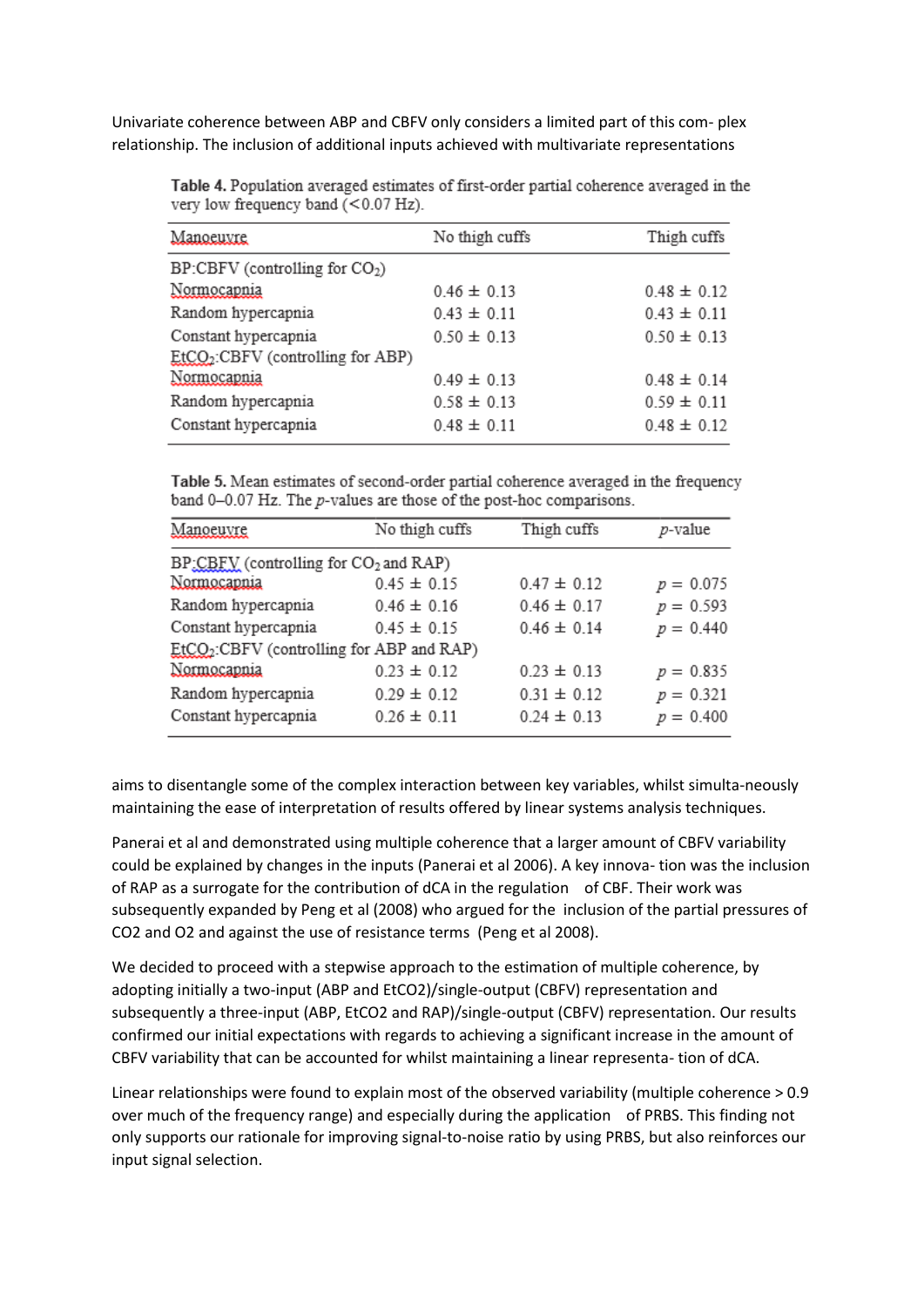EtCO2 was included due to its potent effect on the regulation of CBF (Panerai 1998, Panerai et al 1999b, Mitsis et al 2006). Obviously, as EtCO2 levels were actively modulated in some of the manoeuvres, not monitoring its levels and omitting it from any modelling efforts is likely to lead to unsafe inferences (Panerai et al 1999b).

The use of RAP in preference to other representations of vascular resistance follows natu- rally from the framework that has been described extensively in the study of autoregulation in which vascular tone and resistance are represented by CrCP and RAP respectively (Panerai et al 2004, 2006).

Describing the beat-to-beat pressure-flow relationship with four variables (mean CBFV, mean ABP, CrCP and RAP) means that only three of these parameters would show statistical independence. Since CrCP was not used as an input to multiple or partial coherence, this sup- ports the statistical validity of treating RAP as an independent variable, something that would not be possible with the use of classical CVR given its direct association to mean ABP and mean CBFV (Panerai et al 2006).

The use of classical CVR in estimating multiple coherence would not be useful, as high coherence would be expected as a result of the mathematical relationship between CBFV and the estimated CVR, without necessarily shedding any light on the physiological relationship (Panerai et al 1999b).

A valid case could be made against this relatively arbitrary process of input signal selec- tion, with respect to both the number and the inputs themselves. However, four major findings justify the choices made. First, the relevance of RAP as a key input follows naturally from the linearization of the instantaneous pressure-flow velocity relationship as demonstrated previ- ously (Panerai et al 2006). Although it could be argued that RAP shows some dependency on ABP, we have demonstrated that even in the presence of a second dependent input (e.g. ABP +random noise), the multiple coherence function is not significantly affected.

Secondly, the introduction of inputs was gradual and was only carried out after showing that their inclusion led to a statistically significant improvement in coherence.

Thirdly, the inclusion of a third input (EtCO2 levels) yielded coherence values that are close to unity. This suggested that a sufficient number of inputs had been reached and that no additional investigation was required with respect to the number of inputs, as any additional contribution, for example PO2, as suggested by Peng et al (2008), could not greatly increase the amount of CBFV variability that can be accounted for. For the same reason it is not sur- prising that PRBS did not increase the multiple coherence in comparison with spontaneous fluctuations.

Finally, the higher values of low frequency multiple coherence obtained for our represen- tation of the three-input/single-output system, which were higher than those of Peng et al (2008), which were mostly below 0.8, suggests that the choice of inputs made in this study was more appropriate.

Values of coherence greater than 0.5 have been considered an adequate precondition to allow the representation of dCA as a linear time-invariant system where the use of TFA is justified. Seen in this light, the values of multiple coherence presented here would lead us to believe that the inclusion of two additional inputs would be sufficient to allow linear systems analysis techniques to be used unconditionally in the study of dCA.

This view of autoregulation could be misleading though, as its inherently nonlinear and nonstationary nature cannot be ignored (Latka et al 2005, Mitsis et al 2006, 2009). Additionally, an assumption shared in all the studies where the multiple coherence of CBFV has been esti- mated, including that presented here, is that the inputs to the system are uncorrelated.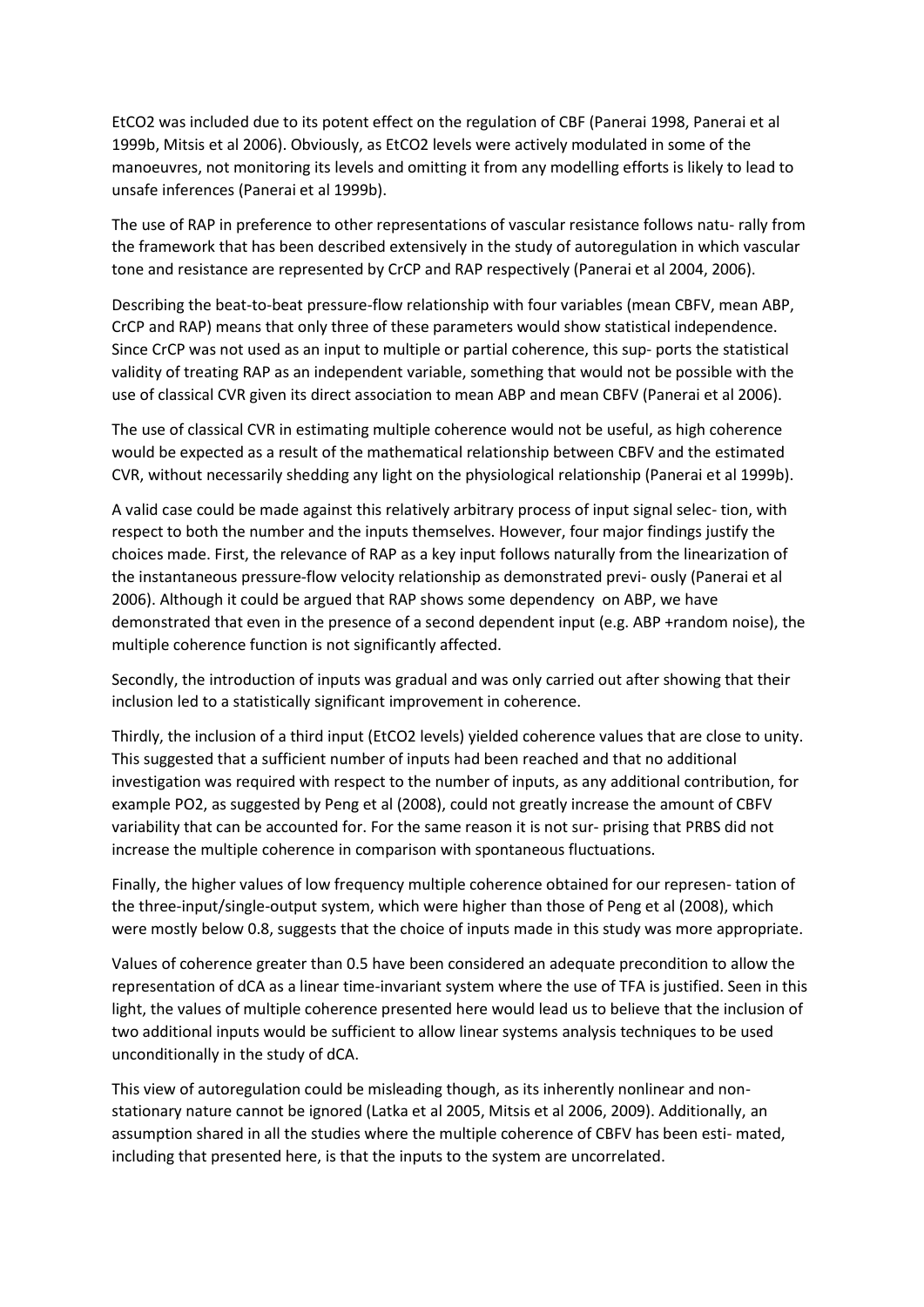This however is not the case as nonlinear interactions have been described between ABP and CO2, whilst the values of RAP rely on current and previous values of ABP and CBFV (Panerai 2003, Panerai et al 2006). A careful interpretation of estimates of multiple coherence is still advised however, and more studies are warranted to validate our results in this area.

### 3.3. *Partial coherence*

The use of partial coherence in the study of dCA was introduced by De Smet et al (2010) who proposed its use as a means of detecting autoregulatory impairment (De Smet et al 2010). Partial coherence can also be used for the investigation of the interplay between physiological processes and quantify their individual contributions.

Whilst conventional non-linear models attempt to fit the relationship between ABP and CBFV with a more complex function, the approach taken here is to include additional terms (RAP, EtCO2) to the model.

The high values of coherence found suggest that this model fits the data well and we would argue that this leads to a much simpler approach that can be more easily interpreted. Though valuable physiological inferences can be extracted by more complex methods including the use of Volterra series expansion and wavelets, we chose to employ this method to allow for comparisons with other linear systems techniques and to investigate whether this simpler, computationally less demanding method would yield similar results to the aforementioned, more refined analytical methods (Latka et al 2005, Mitsis et al 2006, 2009).

In this study first-order partial coherence was used as an initial approximation of the rela- tionship between ABP and CBFV as well as EtCO2 and CBFV, and was subsequently refined with estimates of second-order partial coherence.

It was found that ABP explains less than half the variability of CBFV in the very low frequency range, with its contribution being more significant in the high frequency range. Though this finding is similar to those usually obtained from the use of univariate coherence, its significance should not be understated, as the effect of other covariates known to distort the relationship between ABP and CBFV has been removed. Therefore, these low values can be thought to be indicative of the nonlinear nature of pressure autoregulation.

Our findings also suggest that both the first- and the second-order partial coherence esti- mates between ABP and CBFV are not affected by the use of thigh cuffs in the very low fre- quency range, a finding that is not true for the low and high frequency ranges (figures 2 and 3). This reinforces previous reports on the frequency dependent relationship between ABP and CBFV, thought to reflect the action of dCA.

Estimates of first- and second-order partial coherence between EtCO2 and CBFV show that most of the contribution of EtCO2 is concentrated in the VLF range, which is in agreement with previous studies by Mitsis et al (2006, 2009), though partial coherence was not used in their work. The low values of coherence observed, are likely to be the result of the influence of noise, and perhaps due to the nonlinear interaction between the two aforementioned variables. Three other interesting findings need to be discussed. The first- and particularly the second-order partial coherence estimates between EtCO2 and CBFV show that the relation- ship between the two variables, commonly referred to as CVR, has strong frequency depend- ent characteristics. For both the firstand second-order partial coherence estimates (mainly the results obtained for the random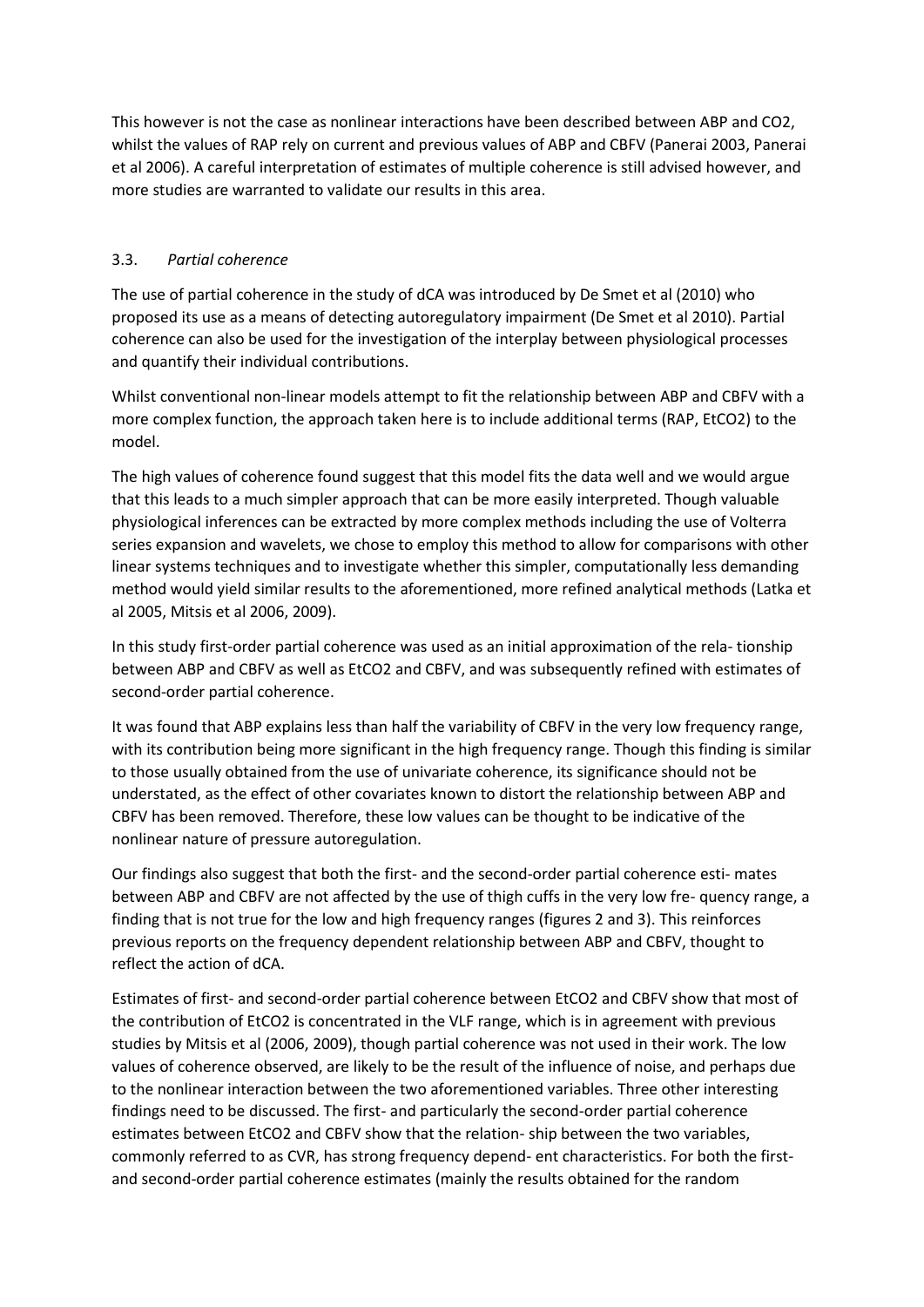hypercapnic conditions as seen in figures 2 and 3) the contribution of EtCO2 in the variability of CBFV is on a wider bandwidth compared to that observed at baseline conditions. Finally, the statistical analysis demonstrated that second- order partial coherence estimates between ABP and CBFV averaged in the VLF range are not affected by changes in CO2 levels ( $p = 0.771$ ), whilst coherence between EtCO2 and CBFV is not affected by the use of thigh cuffs (p=0.811).

The interpretation of these results is not immediately clear. If the second-order partial coher- ence estimates between EtCO2 and CBFV are truly representative of CVR, then our results would suggest that it is a frequency dependent phenomenon with frequency characteristics different to those of dCA. This in turn would suggest that the two physiological responses are distinct phenomena, although some pathways might be shared as demonstrated by clinical conditions where both mechanisms are impaired (Larsen et al 1996, Sahuquillo et al 1996).

The clinical and physiological implications of this finding are twofold. If dCA and CVR are to be seen as separate physiological processes, assessment protocols need to be developed and optimized in a way that will result in the extraction of robust estimates of the efficacy of both mechanisms. Additionally, the diagnostic and prognostic value of each of the two mechanisms need to be assessed in a wide array of conditions that affect the cerebrovascular tree, whilst their role in the pathogenesis of these conditions will have to be elucidated. Nevertheless, more studies are required to validate our results and also to investigate the potential contrib- ution of higher frequency bands in the CBFV response to CO2, rather than simply measuring its steady-state response as is current practice.

### 3.4. *Limitations of the study*

Measurements of CBFV can reflect changes in CBF as long as the diameter of the insonated vessel remains constant. Several studies have demonstrated that the cross-sectional area of the MCA changes minimally which supports the use of CBFV as a surrogate of CBF.

Estimates of RAP rely on the accuracy of non-invasive measurements of ABP from the digital arteries, using the volume clamp method. Visual inspection of the raw data was carried out to assess the quality of the recordings prior to their inclusion in the analyses, but some residual artefacts in the signals could possibly be distorting results. The significant improve- ment in multiple coherence resulting from the addition of RAP as an input variable indicates that RAP can help to explain the variability of CBF at rest, as well as during intermittent thigh cuff compression/deflation. The precise physiological pathways whereby RAP can influ- ence CBF though, are not clear. Previous work based on somatosensory stimulation, suggests that RAP mainly acts as an effector of myogenic control of cerebral pressure-autoregulation (Panerai et al 2012). Despite this likely physiological association, it is not possible to discard the possibility that RAP also has a non-physiological link to CBFV due to inherent limitations in its estimation method (Panerai et al 2011). More work is needed to improve the estimation of RAP (and CrCP) and to assess its potential contribution as a marker of neurovascular disease. Amongst the assumptions for the use of multiple coherence is that the processes that are included in the model as inputs are mutually uncorrelated. This assumption may have been violated, as the quality of RAP estimates relies on estimates of ABP (Panerai 2003), whilst it has been shown that ABP and CO2 can interact, in the very low frequency range (Panerai et al 1999b, Mitsis et al 2006).

Multiple and partial coherence analysis is a subset of the linear time invariant systems analysis framework, and as such its use needs to be performed with caution on nonlinear and nonstationary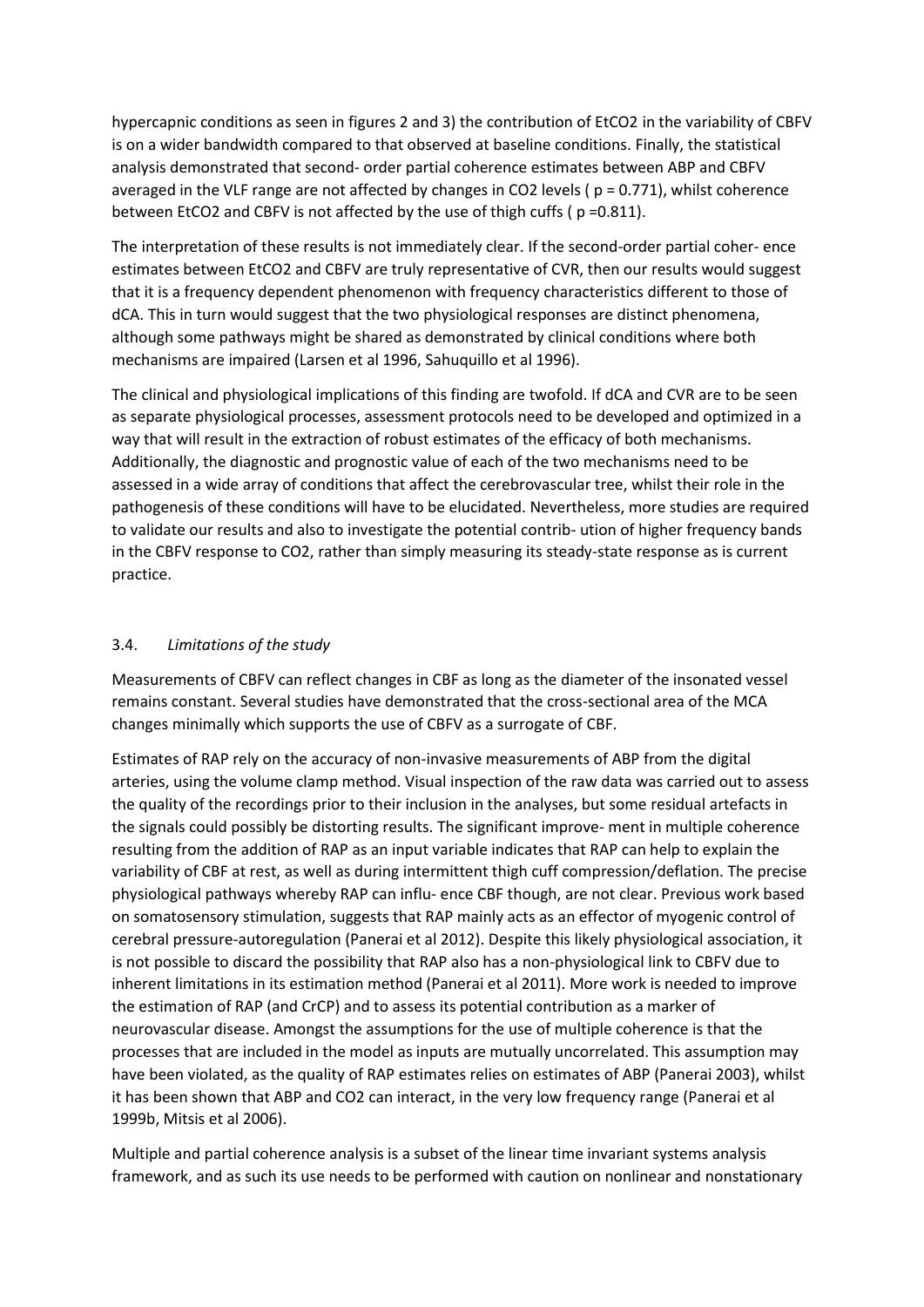systems. The inherently nonlinear nature of dCA and its time varying charac- teristics are not taken into account within this approach, and therefore caution is required with respect to the interpretation of results (Giller 1990, Zhang et al 1998, Gommer et al 2010). Nevertheless, as shown by Panerai et al multivariate analysis can overcome the non-linear nature of dynamic CA, mainly during small, spontaneous fluctuations of ABP and CBFV (Panerai et al 2006).

### **4**. **Conclusions**

We have demonstrated that PRBS can be used safely for the comprehensive assessment of cerebral haemodynamics, with their use resulting in significant increases in EtCO2 variability.

The use of linear systems analysis techniques can be expanded to improve the modelling of the dynamics of dCA, by carefully selecting and including recordings of pertinent haemody- namic covariates as additional inputs to multiple input single output systems. The frequency dependent nature of CVR and dCA were also demonstrated. Our initial results suggest that these two mechanisms should be treated as distinct entities with different frequency response characteristics. CVR should therefore be treated as a frequency dependent phenomenon and its assessment be carried out in conjunction with a protocol, such as the use of PRBS, capable of augmenting EtCO2 variability.

## **Acknowledgments**

This study was supported by the UK EPSRC, grant nos EP/G008787/1 and EP/G010420/1.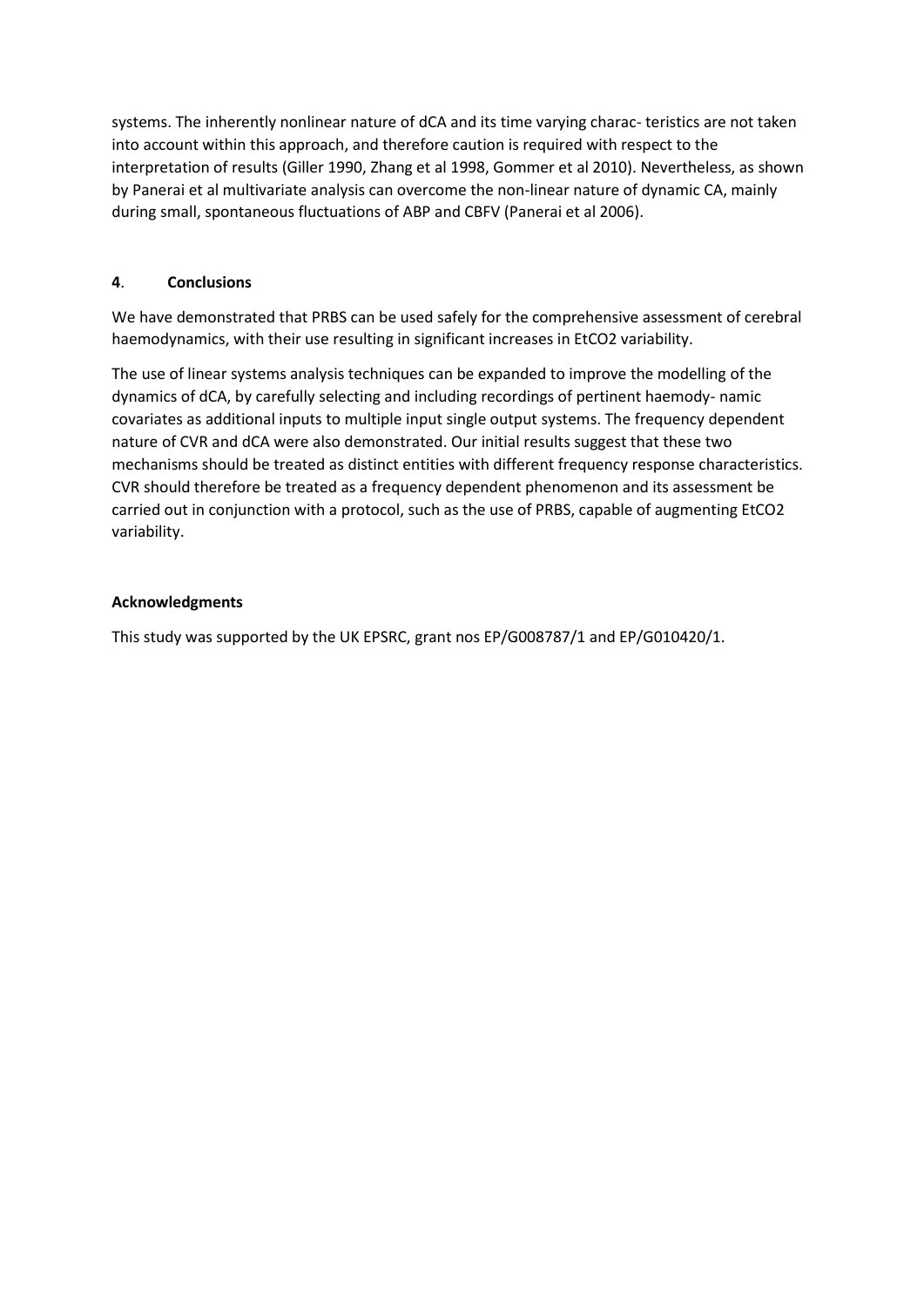### **References**

Aaslid R, Blaha M, Sviri G, Douville C M and Newell D W 2007 Asymmetric dynamic cerebral autoregulatory response to cyclic stimuli Stroke J. Cereb. Circ. 38 1465–9

Aaslid R, Lindegaard K F, Sorteberg W and Nornes H 1989 Cerebral autoregulation dynamics in humans Stroke J. Cereb. Circ. 20 45–52

Birch A A, Dirnhuber M J, Hartley-Davies R, Iannotti F and Neil-Dwyer G 1995 Assessment of autoregulation by means of periodic changes in blood pressure Stroke J. Cereb. Circ. 26 834–7

Blaber A P, Bondar R L, Stein F, Dunphy P T, Moradshahi P, Kassam M S and Freeman R 1997 Transfer function analysis of cerebral autoregulation dynamics in autonomic failure patients Stroke J. Cereb. Circ. 28 1686–92

De Smet D, Jacobs J, Ameye L, Vanderhaegen J, Naulaers G, Lemmers P, van Bel F, Wolf M and Van Huffel S 2010 The partial coherence method for assessment of impaired cerebral autoregulation using near-infrared spectroscopy: potential and limitations Adv. Exp. Med. Biol. 662 219–24

Fan L, Bush G, Katsogridakis E, Simpson D M, Allen R, Potter J, Birch A A and Panerai R B 2013 Adaptive feedback analysis and control of programmable stimuli for assessment of cerebrovascular function Med. Biol. Eng. Comput. 51 709–18

Giller C A 1990 The frequency-dependent behavior of cerebral autoregulation Neurosurgery 27 362– 8 Gommer E D, Shijaku E, Mess W H and Reulen J P H 2010 Dynamic cerebral autoregulation: different signal processing methods without influence on results and reproducibility Med. Biol. Eng. Comput. 48 1243–50

Katsogridakis E, Bush G, Fan L, Birch A A, Simpson D M, Allen R, Potter J F and Panerai R B 2012 Random perturbations of arterial blood pressure for the assessment of dynamic cerebral autoregulation Physiol. Meas. 33 103–16

Katsogridakis E, Bush G, Fan L, Birch A A, Simpson D M, Allen R, Potter J F and Panerai R B 2013 Detection of impaired cerebral autoregulation improves by increasing arterial blood pressure variability J. Cereb. Blood Flow Metab 33 519–23

Katsogridakis E, Dineen N E, Brodie F G, Robinson T G and Panerai R B 2011 Signal-to-noise ratio of bilateral nonimaging transcranial Doppler recordings of the middle cerebral artery is not affected by age and sex Ultrasound Med. Biol. 37 530–8

Larsen F S, Adel Hansen B, Pott F, Ejlersen E, Secher N H, Paulson O B and Knudsen G M 1996 Dissociated cerebral vasoparalysis in acute liver failure. A hypothesis of gradual cerebral hyperaemia J. Hepatol. 25 145–51

Lassen N A 1959 Cerebral blood flow and oxygen consumption in man Physiol. Rev. 39 183–238 Latka M, Turalska M, Glaubic-Latka M, Kolodziej W, Latka D and West B J 2005 Phase dynamics in cerebral autoregulation Am. J. Physiol. Heart Circ. Physiol. 289 H2272–9

Mitsis G D, Markakis M G and Marmarelis V Z 2009 Nonlinear modeling of the dynamic effects of infused insulin on glucose: comparison of compartmental with Volterra models IEEE Trans. Biomed. Eng. 56 2347–58

Mitsis G D, Zhang R, Levine B D and Marmarelis V Z 2006 Cerebral hemodynamics during orthostatic stress assessed by nonlinear modeling J. Appl. Physiol. 101 354–66